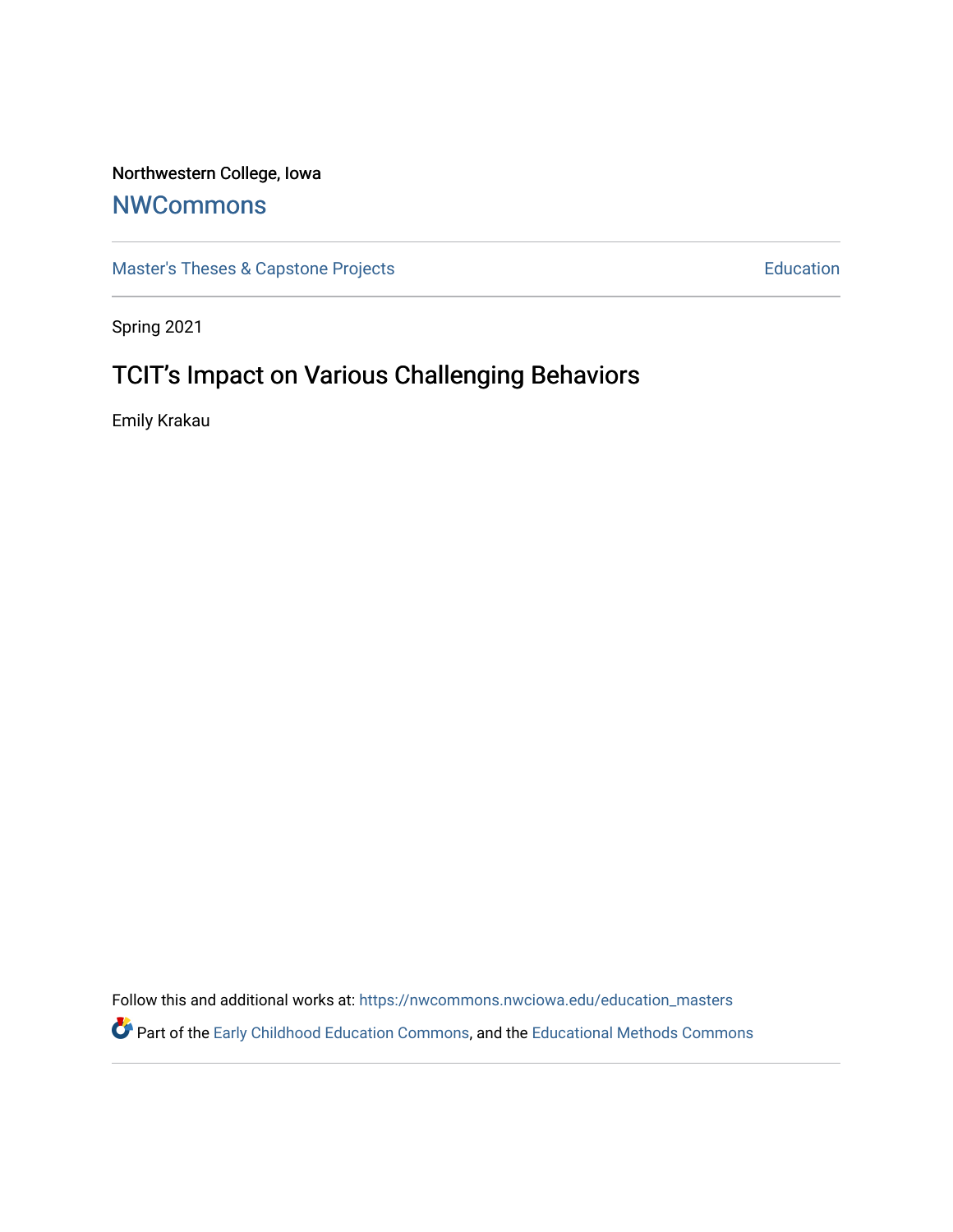TCIT's Impact on Various Challenging Behaviors

Emily Krakau

Northwestern College

An Action Research Project Presented in Partial Fulfillment of the Requirements For the Degree of Master of Education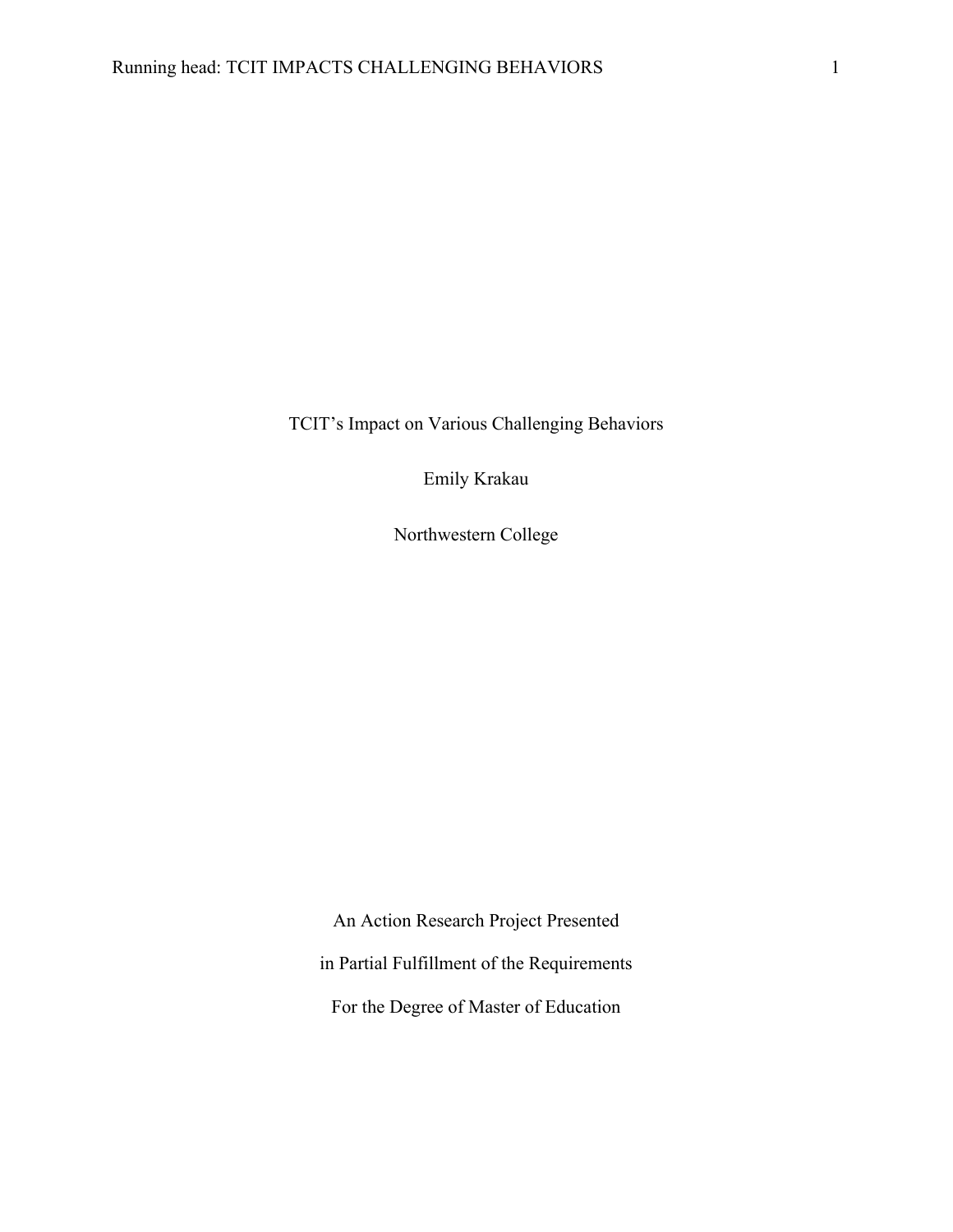## TCIT IMPACTS CHALLENGING BEHAVIORS

| Abstract                                                                                                                           | 3              |
|------------------------------------------------------------------------------------------------------------------------------------|----------------|
|                                                                                                                                    | $\overline{4}$ |
|                                                                                                                                    | 6              |
|                                                                                                                                    | 6              |
|                                                                                                                                    | 9              |
|                                                                                                                                    |                |
|                                                                                                                                    |                |
|                                                                                                                                    |                |
|                                                                                                                                    | 18             |
|                                                                                                                                    | -19            |
|                                                                                                                                    | 21             |
| Analytic Plan                                                                                                                      | 22             |
|                                                                                                                                    | 22             |
| TCIT Strategies                                                                                                                    | 22             |
|                                                                                                                                    | 25             |
|                                                                                                                                    | 28             |
|                                                                                                                                    | 28             |
|                                                                                                                                    | 29             |
|                                                                                                                                    | 30             |
| Conclusion<br><u> 1989 - Andrea Santa Alemania, amerikana amerikana amerikana amerikana amerikana amerikana amerikana amerikan</u> | 30             |
| References<br><u> 1989 - Johann Stoff, amerikansk politiker (d. 1989)</u>                                                          | 31             |
| Appendix                                                                                                                           | 35             |

## Table of Contents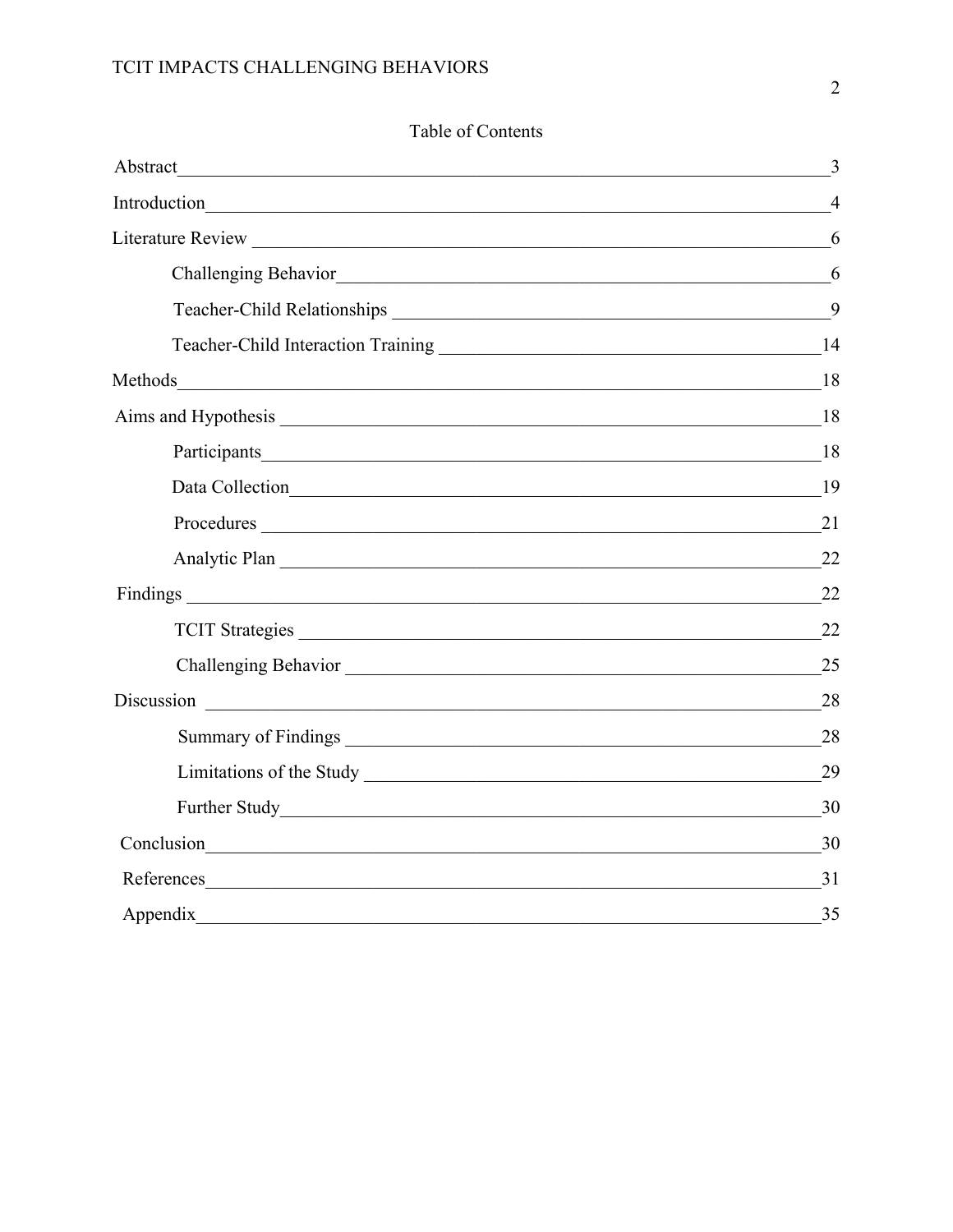#### **Abstract**

Preventing and managing challenging behaviors is a responsibility that many educators encounter and is an aspect of the teaching profession that can cause high stress. For a child who exhibits challenging behaviors, there are lasting negative effects that can occur. The purpose of this action research project is to examine the effectiveness of Teacher-Child Interaction Training (TCIT) on reducing the frequency of different types of challenging behaviors in an early childhood setting. With a sample of three preschool aged students, who were identified as having elevated levels of challenging behavior, the teacher researcher observed the frequency for delay/avoidance, aggression, disruptive to teacher, and disruptive to peer behaviors before and after the implementation of a TCIT CDI phase. The results showed a percentage change decrease of 50% for delay/avoidance and for disruptive to teacher behaviors. There was no percentage change for aggression or disruptive to peer behaviors. Overall, two of the four types of challenging behavior showed a reduction after the TCIT intervention.

*Keywords*: TCIT – challenging behaviors – early childhood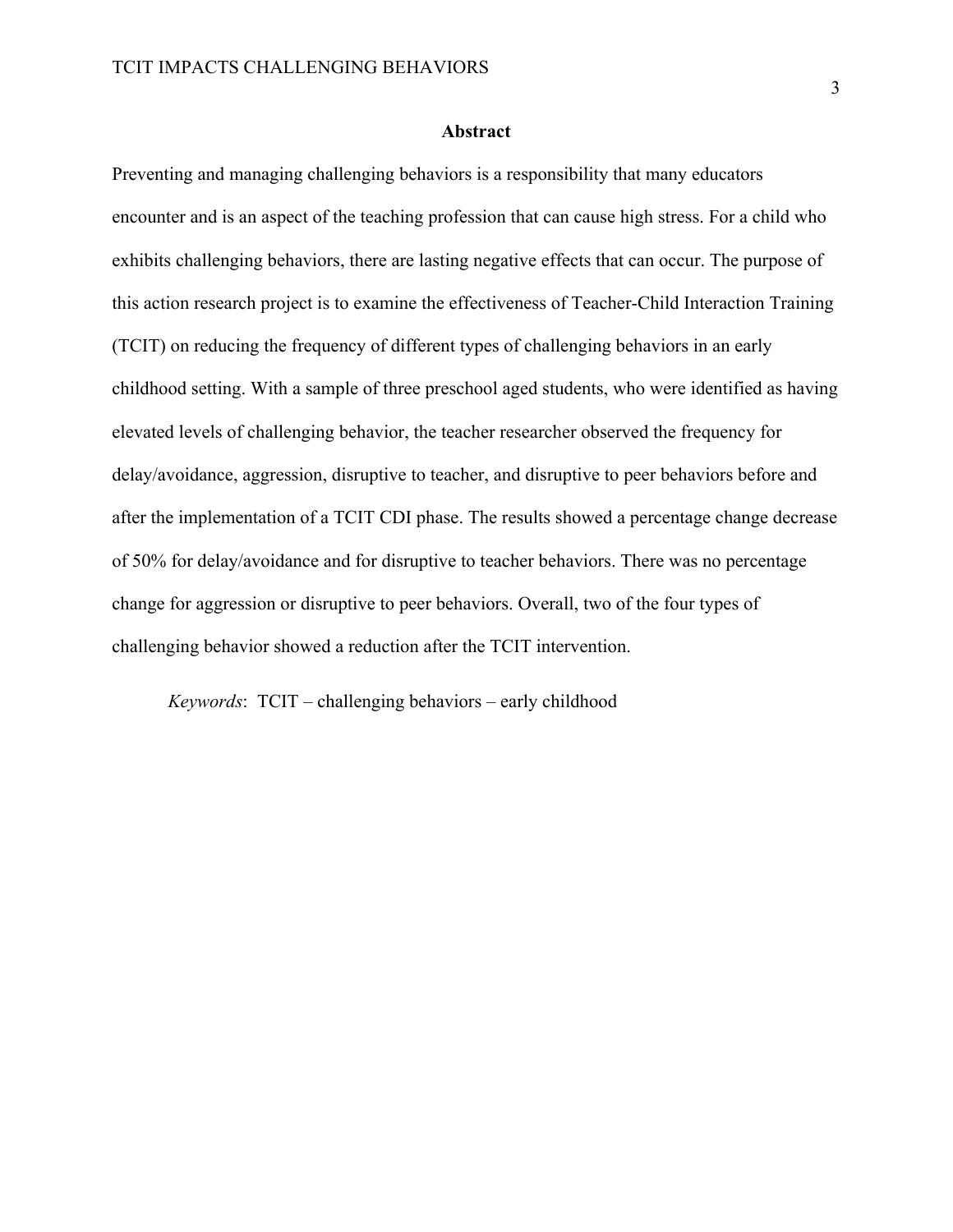#### **TCIT's Impact on Various Challenging Behaviors**

Early childhood educators have many tasks to juggle in their classrooms, all while trying to prevent and manage challenging behaviors. Challenging behaviors, including aggression, avoidance, defiance, and interruption, are prevalent in many preschool classrooms today. The problem is that the challenging behaviors cause the teacher-child relationship to become strained, resulting in higher stress for both the teacher (Gagnon et al., 2019) and the children (Hatfield & Williford, 2017). There are many intervention programs and curriculums that address the socialemotional skills of preschool students, but this action research project will be looking more closely at the skills of the preschool teacher. The Teacher-Child Interaction Training (TCIT) professional development aims to strengthen the teacher's relationship skills, which in turn improves the teacher-child relationship, resulting in a decrease in challenging behaviors exhibited in the classroom (Fawley et al., 2019).

The researcher was first introduced to TCIT through an early childhood instructional coach, due to the fact that their preschool classroom includes several students who regularly exhibit challenging behaviors. The TCIT professional development was to be implemented by the researcher with the goal of reducing student challenging behaviors by addressing teacherchild interactions. Research completed by Fawley et al. (2019) and Kanine et al. (2018) has shown that the implementation of TCIT results in a decrease of challenging behaviors. Therefore, the purpose of this action research project is to identify the type of challenging behavior that decreases the most after receiving TCIT intervention in a preschool classroom.

By sifting through the research, several areas of interest became clear. It is important to understand how TCIT has been implemented in other early childhood classrooms. Clarification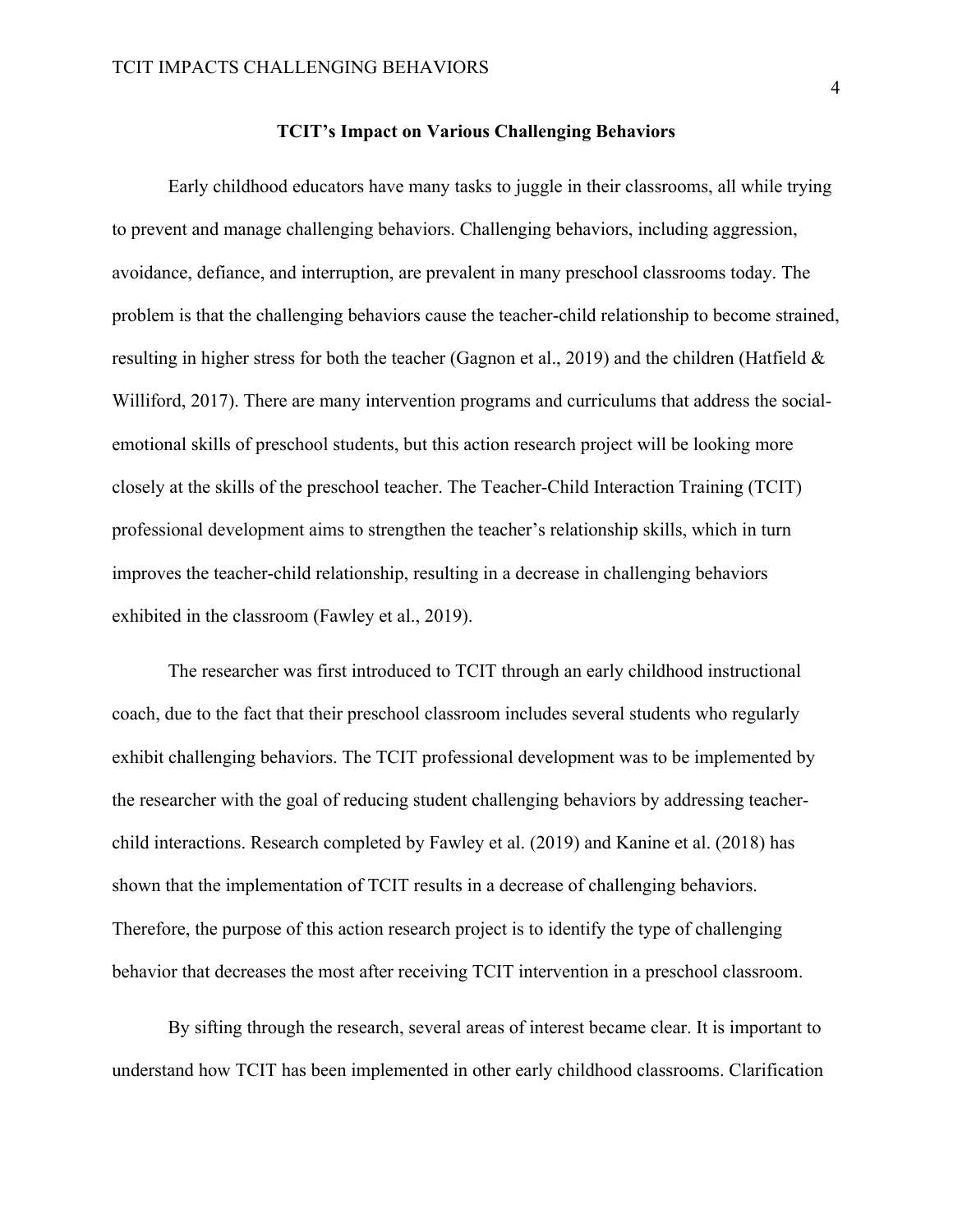on how challenging behaviors affect both the students and the teachers should be noted. The dynamics of teacher-child relationships and how that relationship changes bring meaningful perspective to this project. The ERIC, Gale Academic OneFile, and WorldCat databases were used to find peer-reviewed journal articles, through the Northwestern College DeWitt Library online catalog. Specifically, references were included if they were within the last ten years, and if they pertained to preschool or early childhood settings, to match the setting of this action research project.

The expected finding from this action research is that all types of challenging behavior will be decreased for the target students after receiving the TCIT intervention. The disruptive to teacher type of challenging behavior is hypothesized to decrease the most because the TCIT intervention is focused on improving teacher-child interactions, which in turn improves the teacher-child relationship. This finding is important for early childhood educators because having conflicting teacher-child relationships negatively impacts both the teacher and the children in their care (Gagnon, et al., 2019; Lippard et al., 2018).

By presenting the issue of challenging behavior, we will see the prevalence it has in early childhood education settings and the negative effects it has on students and teachers. The focus will then turn to the impact challenging behavior has on the teacher-child relationship, noting the difference in relationships that are positive and those that are in conflict. Finally, the TCIT intervention will be explained by looking at the implementation, it's effectiveness, and why it was the chosen strategy for this action research project.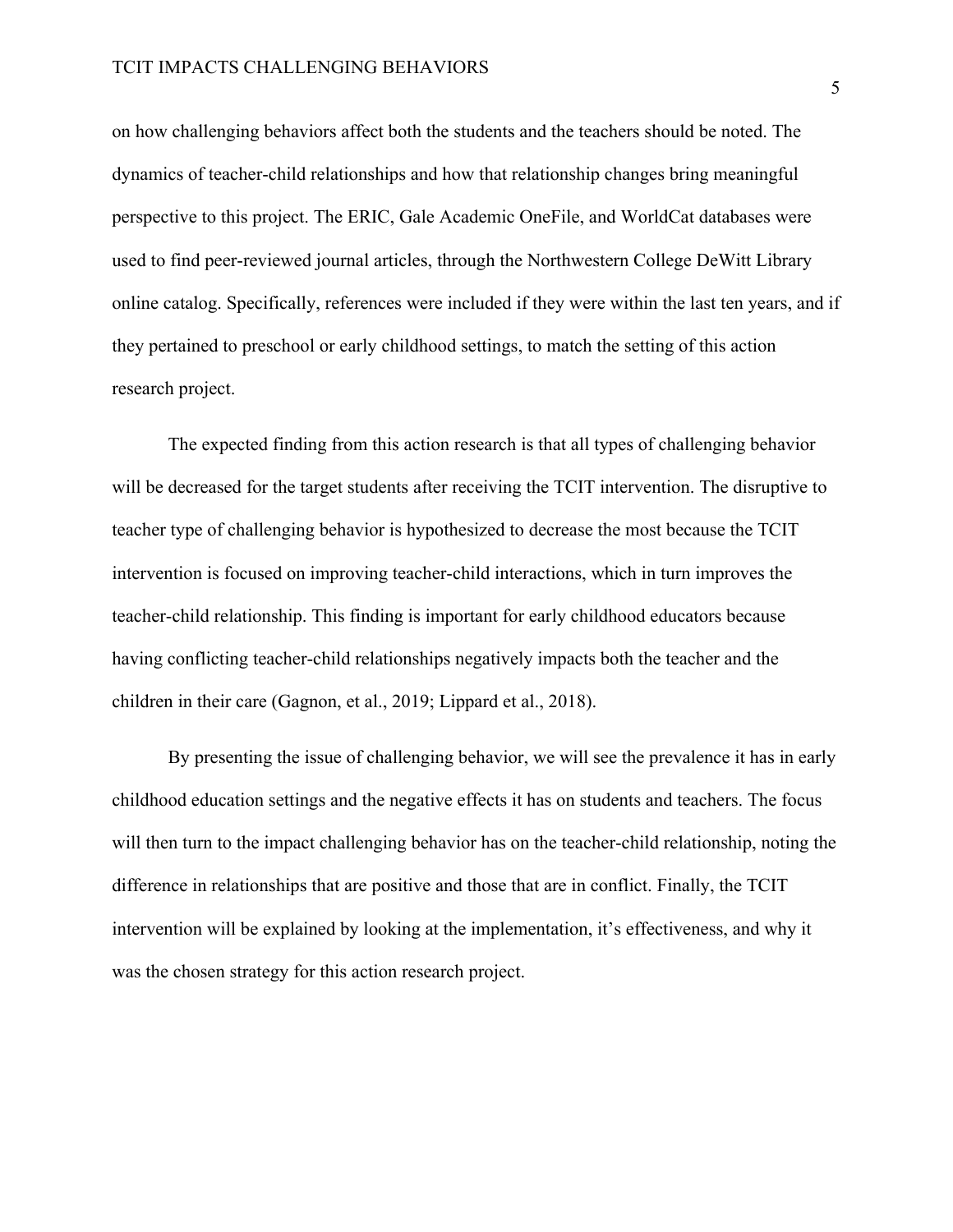#### **Literature Review**

Challenging behaviors affect not only the child displaying the behavior but affect the teachers in the classroom as well. Children who exhibit challenging behaviors have been shown to have lower levels of social functioning throughout childhood (Brennan et al., 2015; Milledge et al., 2019), and may be at a higher risk for deficits in reading and mathematics (McDermott et al., 2018). For teachers, challenging behaviors create stress and place strain on teacher-child relationships (Gagnon et al., 2019; Williford & Vitiello, 2020). This research demonstrates the need to decrease challenging behaviors and increase support to the teacher-child relationship to better support children and teachers in early childhood settings.

#### **Challenging Behavior**

Preventing, managing, and reacting to challenging behaviors are now common practices for educators today. Most young children exhibit what could be considered challenging behaviors from time to time, since their developmental level is much lower than the adults in their lives. However, some children show elevated levels of challenging or disruptive behaviors that may cause concerns for their future social and cognitive development. Children who exhibit challenging behaviors both at home and at school tend to have the highest rate of symptoms, while children who exhibit challenging behaviors in only one context tend to have a more moderate rate of symptoms (Sulik et al., 2017).

#### *Prevalence in Early Childhood*

The developmental period that preschool aged children are in is well-known as a time of transition for social skills (Brennan et al., 2015). The early childhood years are a key time to address negative behaviors that may interfere with healthy social, emotional, and academic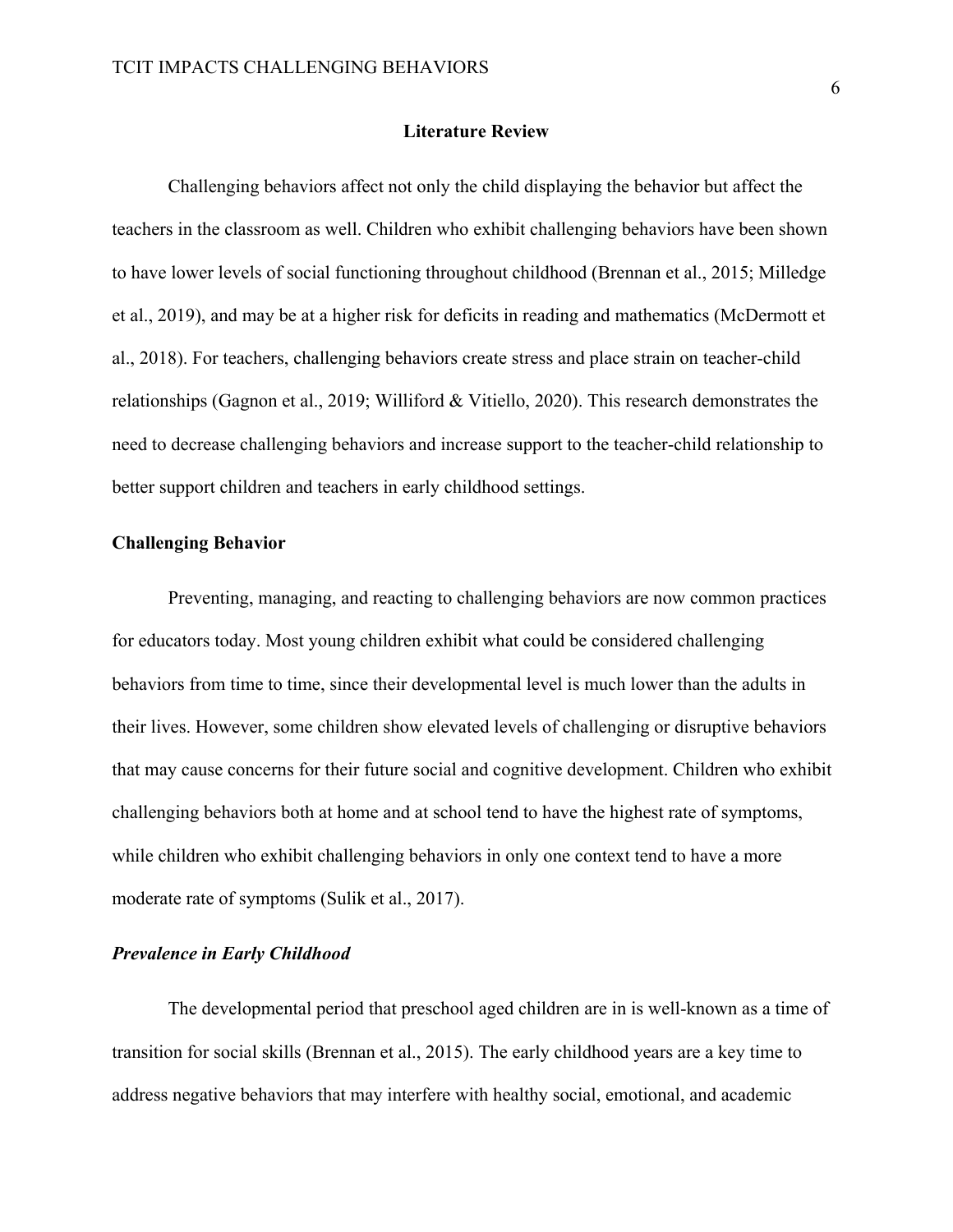growth. In the U.S., about 61% of children under the age of 5 are enrolled in early care and early education settings (Laughlin, 2013). Therefore, it is important for early childhood educators to work specifically towards preventing the cycle of challenging behaviors that can occur in the classroom (Garbacz et al., 2014; Williford & Vitiello, 2020).

Behavior concerns for young children are not always isolated occurrences and can be a symptom of another developmental area of concern. It is well documented that a child's language development greatly impacts their social development (Rhoad-Drogalis et al., 2018; Sulik et al., 2017). McDermott's (2018) research on over 2,000 at-risk preschoolers demonstrates that children show notable gains in motivation and persistence throughout their preschool education. However, after looking at 191 preschoolers with developmental language disorders, Rhoad-Drogalis (2018) noted that the children with the lowest language scores while in preschool were more likely to struggle with motivation, attention, and persistence when they reached kindergarten. In Sulik's (2017) study of over 1,000 children, higher levels in executive function and verbal ability were shown to be important in protecting against severe behavior problems. These finding should strengthen educators' focus on the needs and developmental levels of the whole child, and to not look at each area or concern as separate or unique.

In a study of 72 preschoolers, aged 3-5, Gagnon (2019) found that the lower the emotional regulation of the child, the more challenges that the teacher needs to address or work to prevent, thus creating more stress put on the teacher. Gagnon (2019) related these findings to the fact that preschool children's emotional regulation is not well developed, therefore, preschool teachers may be at a higher risk of experiencing student-specific stress than teachers in elementary or secondary settings. Pas & Bradshaw (2014) indicate challenging behaviors can be looked at from the opposite direction. In a quantitative study of 702 teachers over a span of three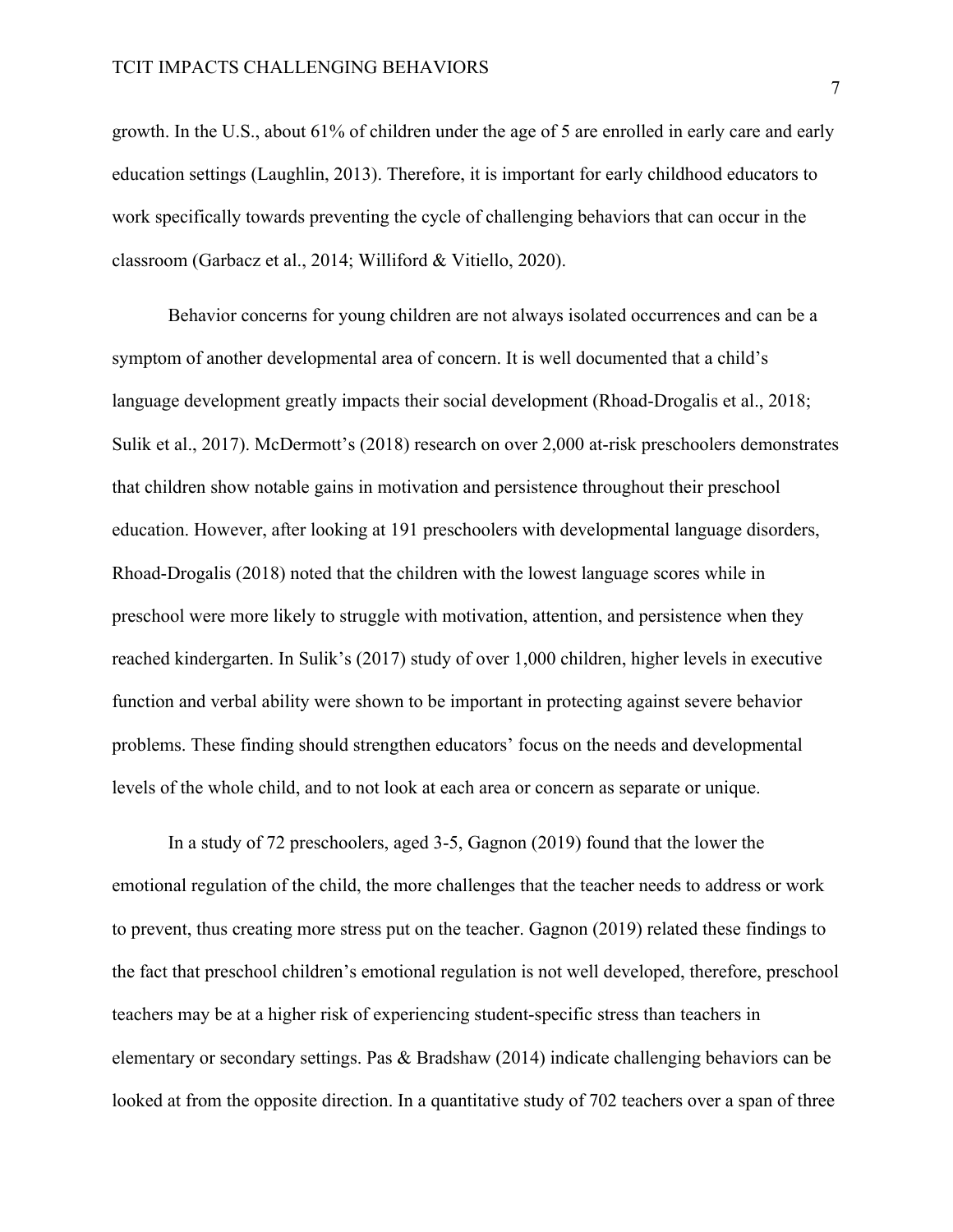years, Pas & Bradshaw (2014) found that teachers who perceive an unhealthy work environment had higher rates of challenging behaviors happening in the classroom. Teachers who perceived a healthy work environment reported lower rates of challenging behaviors occurring in the classroom (Pas & Bradshaw, 2014). These conflicting findings suggest that both child behavior and the work environment may influence how teachers perceive and report challenging behaviors occurring in their classroom.

#### *Negative Effects*

Research examining challenging behaviors has shown that young children who exhibit frequent or severe challenging behaviors have lasting effects to social and cognitive skills as they grow (Brennan et al., 2015; McDermott et al., 2018; Milledge et al., 2019). In a 6.5-year study with 731 mother-child pairs, Brennan (2015) found that aggression was a significant predictor for peer dysfunction in elementary school. While looking at 147 children in the UK, Milledge (2019) reports that the presence of attention-deficit/hyperactivity disorder (ADHD), oppositional defiant disorder (ODD), or callous-unemotional (CU) symptoms are related to an increase in peer social problems. The similarities between the Brennan (2015) and Milledge (2019) findings demonstrate that the challenging behaviors reported for young children are linked to lower levels of social functioning throughout the early childhood years.

There are notable findings for the different types of challenging behaviors that students may exhibit. Aggression at an early age is a significant predictor for dysfunctional peer relationships in later years (Brennan et al., 2015). Oppositional behavior, when reported by parents, is highly associated with lower social functioning skills as children grow (Brennan et al., 2015). Inattention is linked to low peer interaction skills, including ability to read social cues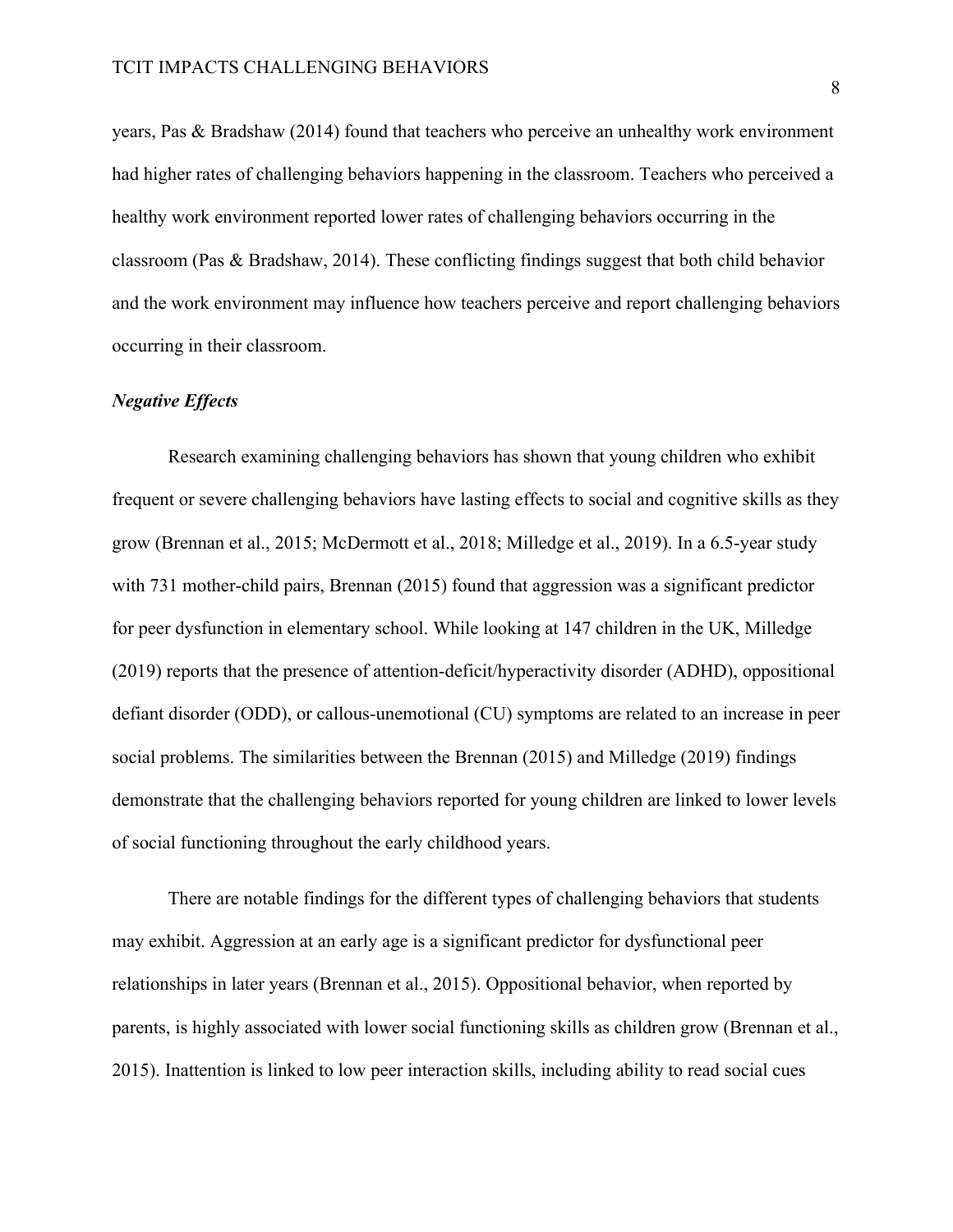(Milledge et al., 2019). While looking at over 2,000 children from their time in a Head Start preschool class through their year of first grade, McDermott (2018) reports that of the children exhibiting challenging behaviors in preschool, male children and children who receive special education services are at especially high risk for continued social and behavioral problems, as well as future deficits in reading and mathematics. The possibility of these negative impacts happening for the children suggests that educators need to implement strategies that are effective at reducing challenging behaviors.

#### **Teacher-Child Relationships**

The presence of challenging behaviors has been shown to greatly impact the health and productivity of the teacher-child relationship (Cash & Pianta, 2014; Demirkaya & Bakkaloglu, 2015; Williford & Vitiello, 2020). Teacher-child relationships are unique to the perceptions of each individual. Even children within the same classroom will have different experiences with their teacher (Lippard et al., 2018). Teacher interactions with children are related to their own perception of the student and how that student engages in the classroom community (Pas & Bradshaw, 2014). Demirkaya and Bakkaloglu (2015) emphasize that problem behaviors negatively affect the teacher-child relationship whereas social behaviors positively affect teacher-child relationships. Difficulties in the teacher-child relationship are shown to negatively impact both the teacher and the child (Gagnon et al., 2019; Williford & Vitiello, 2020).

#### *Positive Relationships*

Positive and healthy teacher-child relationships have influence on not only the social interactions between the teacher and the child but can also create a physical response in the child. After collecting saliva samples for 113 preschool children, Hatfield and Williford (2017)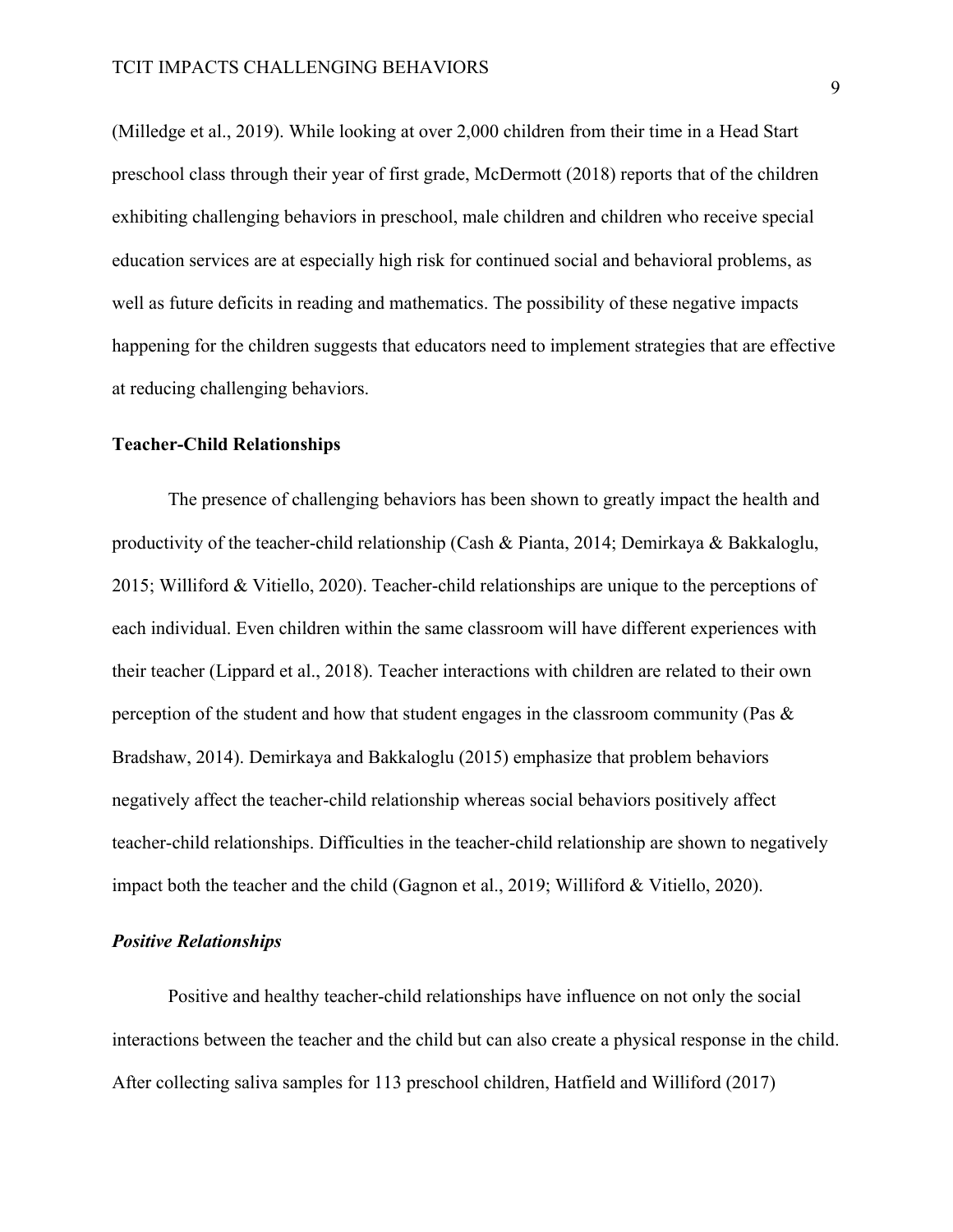#### TCIT IMPACTS CHALLENGING BEHAVIORS

observed children to have lower cortisol levels when their teachers engaged in classroom behaviors that are emotionally supportive. The children's stress response was reduced, allowing the child to feel safe and secure in their environment (Hatfield & Williford, 2017). Many factors make up a child's stress response, but these findings are important for early childhood educators to remember in their daily interactions and in their relationship building with the children in their care.

The effects of a teacher's emotional support on the teacher-child relationship are prevalent in the research, which is shown in Moen's (2019) agreement with the findings from Hatfield and Williford (2017). Based on the observations of 237 preschool aged children, Moen (2019) noticed that with higher levels of emotional support, preschool students were developing closer relationships with their teachers. High emotional support is found through positive and reflective interactions with the teacher, while also having the needs, interests, and points-of-view of students included consistently in daily routines and activities (Moen et al., 2019). These findings emphasized the importance of early childhood educators providing emotional support to all students in order to improve their teacher-child relationships.

In a quantitative study with 206 student and teacher pairs, Cadima (2016) reports that teachers who are sensitive, warm, and responsive in their relationships with children do have an impact on the child's self-regulation abilities. The children that increased proficiency in selfregulation skills were shown to be in classrooms with a teacher who encouraged communication and provided more feedback (Cadima et al., 2016). These findings demonstrate how the teacherchild relationship has an impact on a child's growth in the area of self-regulation. Cadima (2016) also claims that their research may be the first study to make that connection between selfregulation and teacher-child relationships for preschool aged children.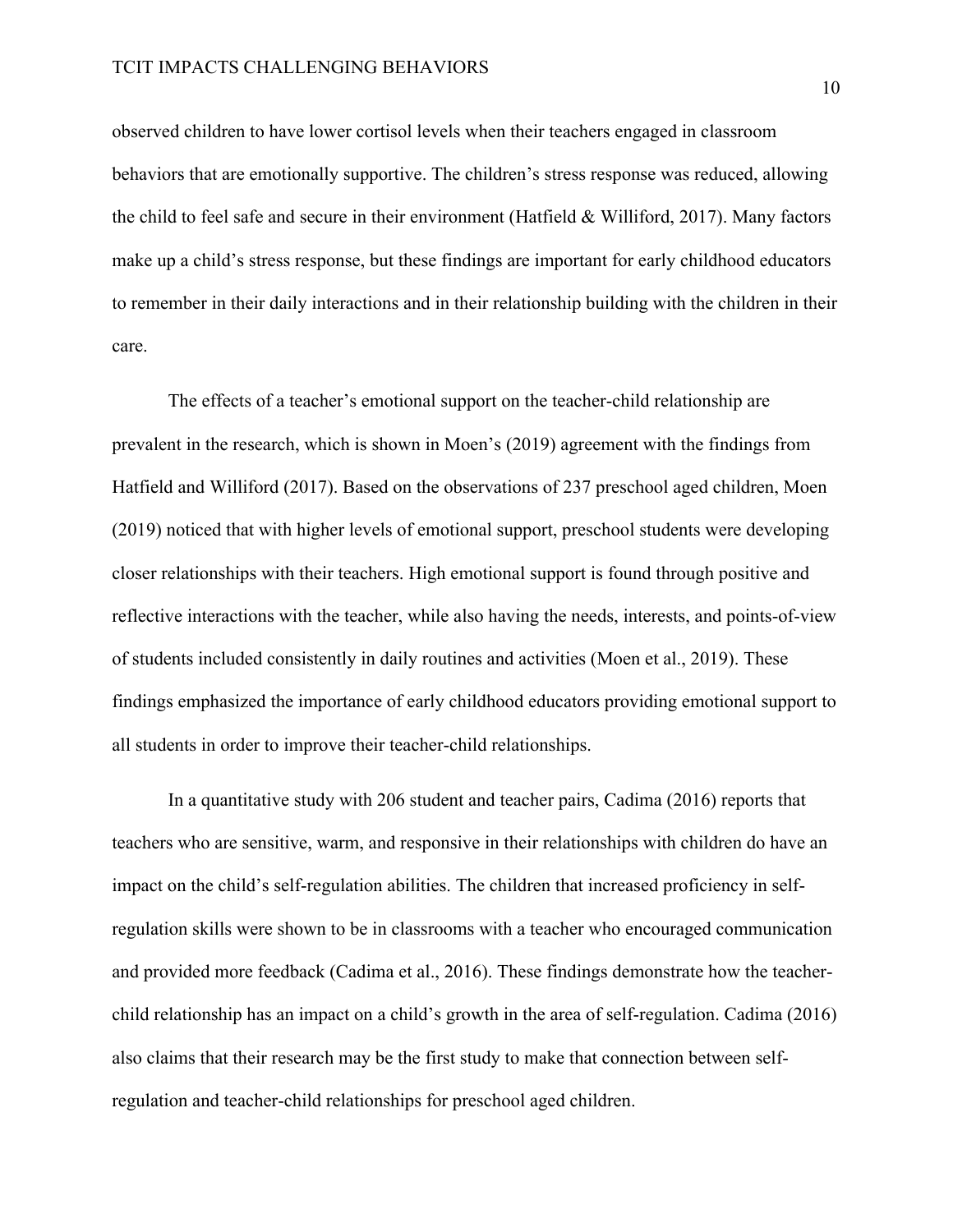There are disagreements in the research as to how teachers can best promote positive teacher-child relationships in their classroom. Lippard (2018) and Cadima (2016), who both used the closeness and conflict subscales from the Student-Teacher Relationship Scale, agree that individual teacher-child relationships are more beneficial to future positive outcomes than overall classroom interactions. Cadima (2016) suggests that individualized attention from the teacher, supports the child effectively because those interactions provide open conversations, feedback, and scaffolding. Contrarily, Moen (2019), who used the same closeness and conflict subscales from the Student-Teacher Relationship Scale, argues that teachers are still able to develop positive teacher-child relationships at the classroom-wide level. Considering the fact that both individual interactions and classroom-wide interactions have been shown to improve teacher-child relationships, early childhood educators should implement strategies to target both audiences in order to develop more positive teacher-child relationships for all children in their classroom.

When it comes to positive teacher-child relationships, the characteristic of closeness has been well researched. Based on the data collected on 1,100 4-year-old children enrolled in center-based care, Lippard (2018) reports that the level of teacher-child closeness in preschool is positively associated with a child's positive classroom behavior when they are in kindergarten. Rhoad-Drogalis (2018), when looking specifically at 191 children with developmental language disorders, found that overall, the preschool teacher-child relationships were relatively close. Closeness in the relationship was positively associated with an increase in classroom learning behaviors like motivation, attention, persistence, and flexibility (Rhoad-Drogalis, 2018). With a sample of 108 children, Demirkaya and Bakkaloglu (2015) observed that a child's skills in social-interaction, social acceptance, and independence predict the level of closeness in their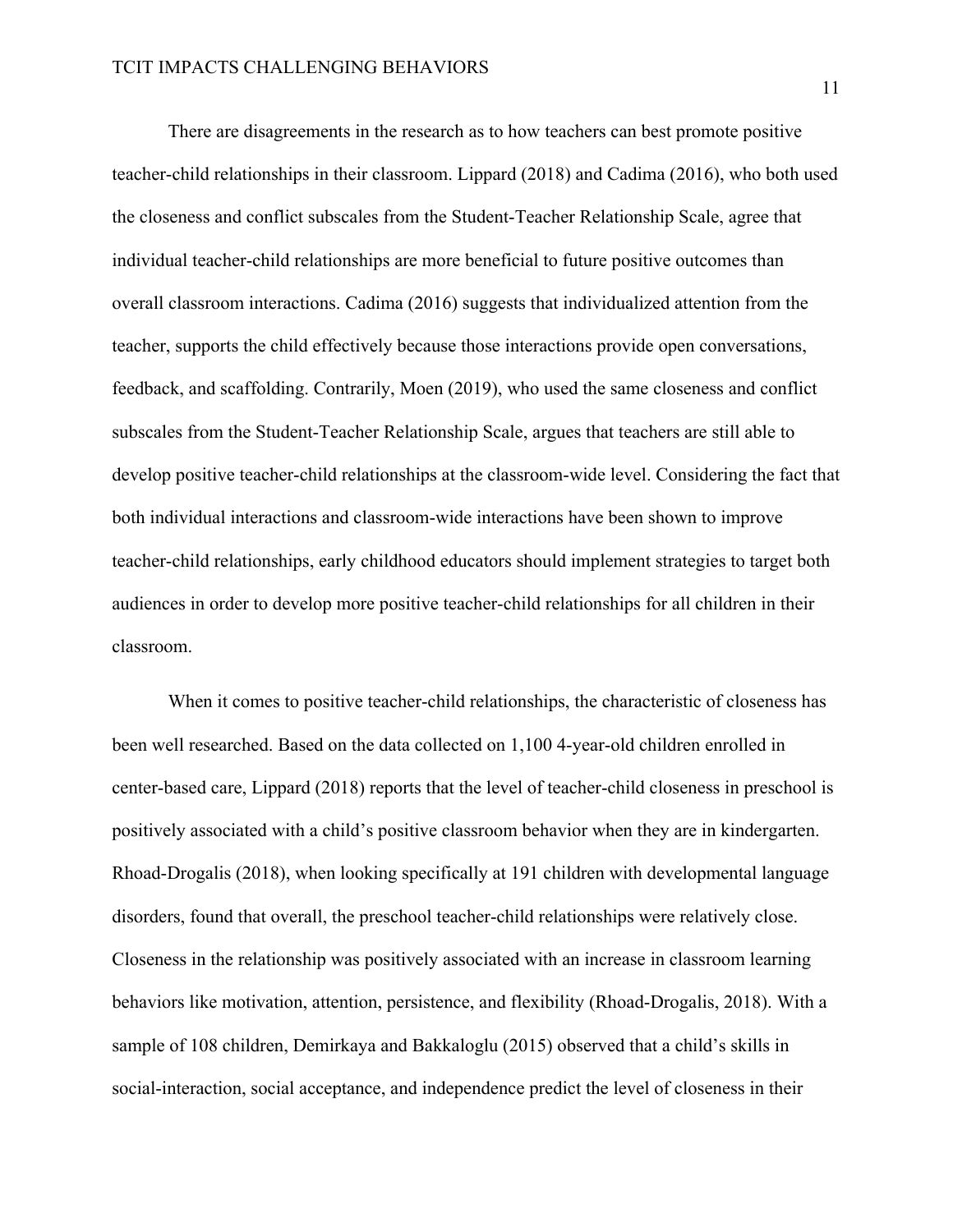teacher-child relationships. A rise in social behaviors for the child increases the positive reports of close teacher-child relationships by the teacher (Demirkaya & Bakkaloglu, 2015).

#### *Conflictual Relationships*

Recent research has shown how strain in the teacher-child relationship negatively impacts the teachers. For 44 preschool teachers, both an increase in conflict and an increase in dependency were linked to higher levels of teacher stress (Gagnon et al., 2019). When the teacher-child relationship was conflictual, Gagnon (2019) describes how these preschool teachers were more likely to experience a physical stress response when a child displayed a challenging behavior. Similarly, with a sample of 155 preschool teachers, Williford and Vitiello (2020) observed that even children who exhibit low levels of challenging or disruptive behavior still cause demanding challenges for teachers.

Williford and Vitiello (2020), with their sample of 300 preschool aged children, report that the student who is driving an interaction cycle affects the teacher's practice and the teacher's feeling of control in the classroom. The challenging behaviors may repeat patterns with certain people, in specific situations, or be the cause of a distinct trigger. This emphasis on behavior cycles is extremely important for both early childhood educators and early childhood administrators to acknowledge. Teachers who have a child or multiple children who exhibit challenging behaviors in their classroom may require more support from their administration and may need professional development opportunities to help develop strong teacher-child relationships because the cycle of negative interactions continues to repeat.

Research that demonstrates the impact conflictual teacher-child relationships have on the children. Lippard's (2018) quantitative data on 1,100 children shows how a teacher-child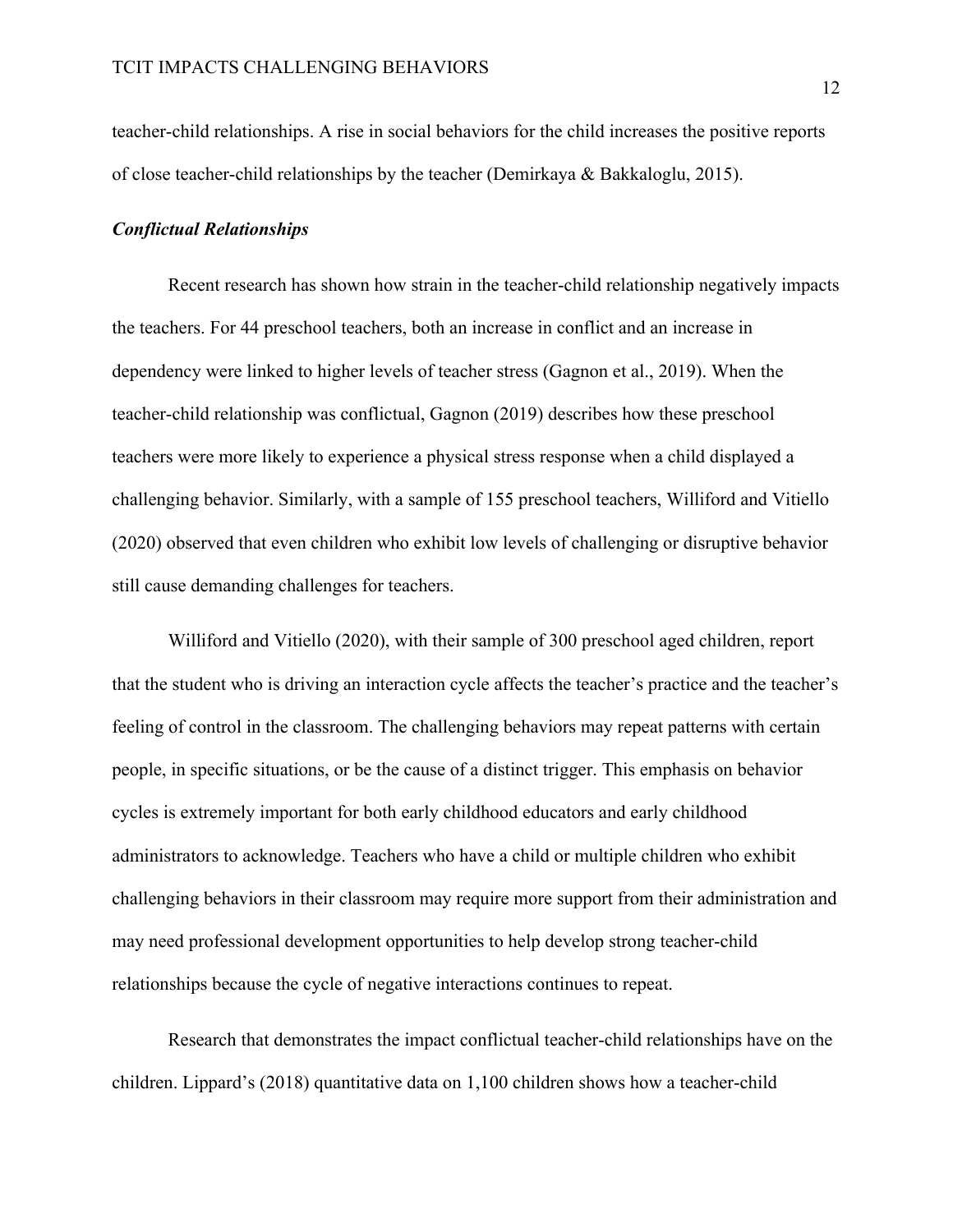relationship reported as conflictual during preschool is associated with lower scores for the child in reading and math during kindergarten. High levels of conflict in the teacher-child relationship in preschool are also linked with having more problem behaviors in kindergarten (Lippard et al., 2018). Rhoad-Drogalis (2018) found associations from preschool to kindergarten in the study of 191 children who had developmental language disorders. The teacher-child relationship with more conflict was related to poorer learning behaviors in kindergarten (Rhoad-Drogalis, 2018). This decrease in appropriate learning behaviors includes struggling with attention and persistence, low motivation, and poor attitudes (Rhoad-Drogalis, 2018). These findings indicate that the relationship between the preschool teacher and the preschool aged child has implications that reach beyond the preschool years.

Several other factors were discussed in the research on conflictual teacher-child relationships. In a study involving 54 children with special needs and 54 children without special needs, Demirkaya and Bakkaloglu (2015) report that students with special needs had more conflictual teacher-child relationships than students without special needs. The teacher-child relationship was impacted by class size, for the 40 different classrooms observed, an increase in children per classroom resulted in an increase of conflictual tendencies (Demirkaya & Bakkaloglu, 2015). This may be caused by the teacher not having enough time to have meaningful interactions with each child every day. It is important to note that the research findings on conflictual relationships are teacher reported (Demirkaya & Bakkaloglu, 2015; Gagnon et al., 2019; Lippard et al., 2018; Rhoad-Drogalis, 2018; Williford & Vitiello, 2020), therefore, the findings may be impacted by the cycle of negative behaviors and possible stressors described above.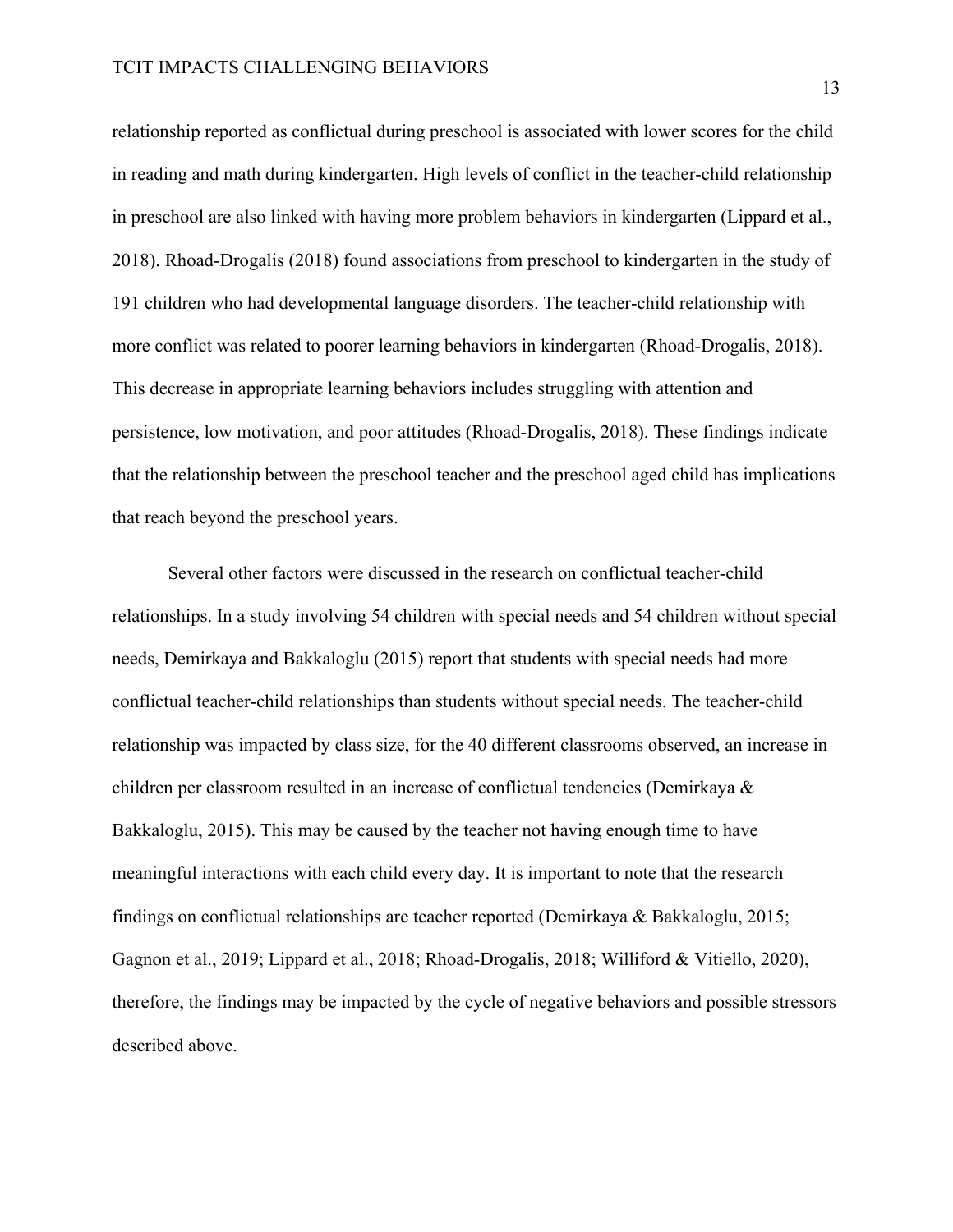#### **Teacher-Child Interaction Training**

Teacher-Child Interaction Training (TCIT) is a researched-based professional development program available for early childhood educators. The universal prevention strategies included in TCIT are meant to create a positive classroom environment, prevent future behavior problems, and reduce teacher stress and burnout (Gershenson et al., 2010). The TCIT program has been shown to be effective for both teachers and children (Fawley et al., 2019; Garbacz et al., 2014; Gershenson et al., 2010; Kanine et al., 2018).

#### *Implementation*

TCIT has been adapted from Parent-Child Interaction Therapy (PCIT). PCIT is used with young children aged two through seven that have disruptive behavior disorders, in order to help the parents build child-focused relationship skills and practice logical discipline (Gershenson et al., 2010). TCIT in turn focuses on building relationships between the teacher and the students by using consistent discipline strategies in a classroom setting. Gershenson (2010) acknowledges a major difference in the terminology of TCIT and PCIT, looking at training rather than therapy. TCIT is not meant to be a therapy for an individual child but aims to improve teachers' skills in building relationships with all children. The TCIT program is provided in the teacher and child's natural classroom setting with the focus to increase positive teacher behaviors, decrease negative comments by the teacher, and reduce the attention given to mild behavior distractions (Gershenson et al., 2010). These strategies are broken down into two implementation phases.

The first phase of implementing TCIT is Child Directed Interactions (CDI), which centers around relationship building skills and following the child's lead (Gershenson et al., 2010). The teacher is taught how to use PRIDE skills, a major focus of both PCIT and TCIT. The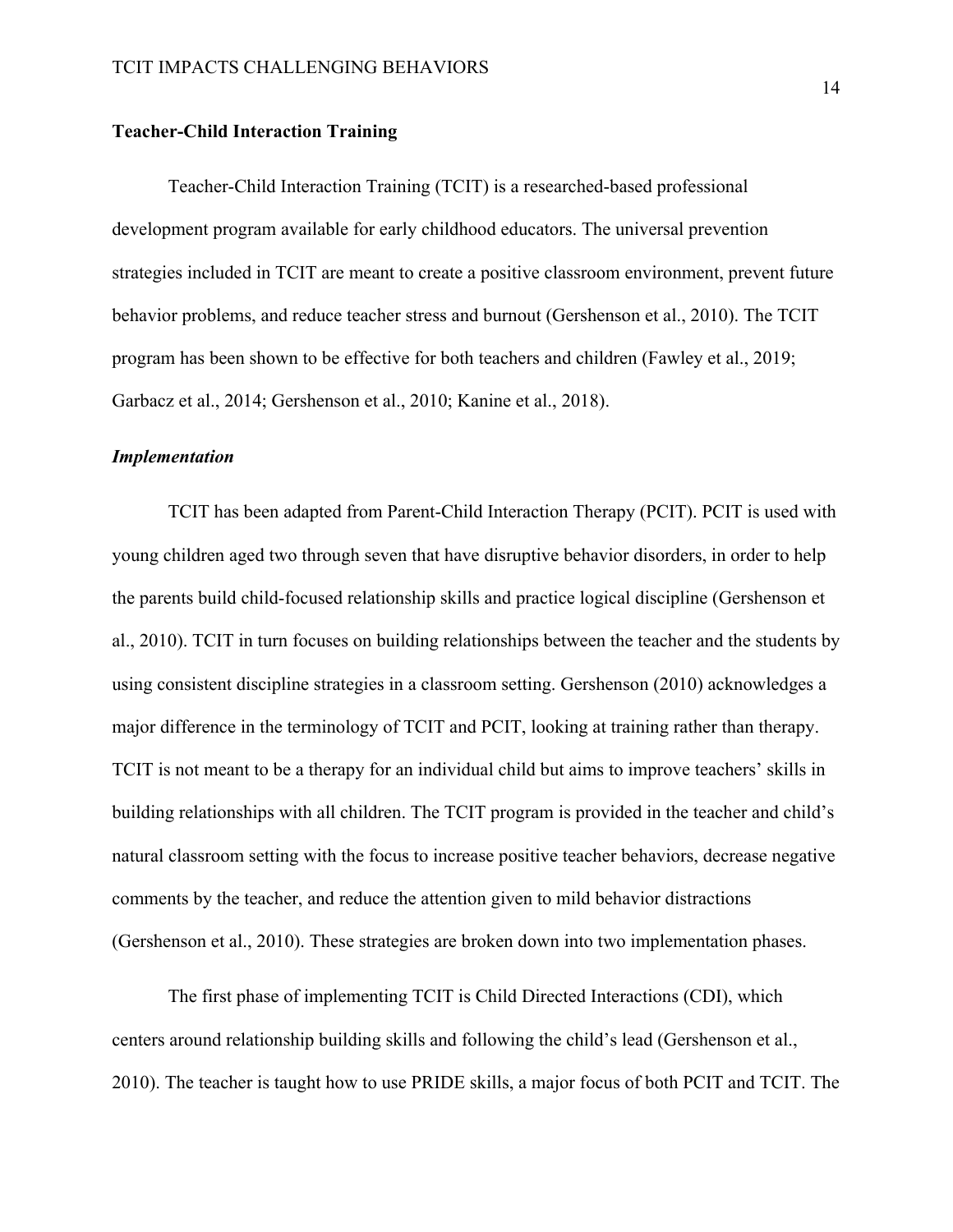PRIDE skills include descriptively praising appropriate behaviors, reflecting appropriate speech, imitating appropriate behaviors, describing appropriate behaviors, and using enthusiasm during interactions (Fawley et al., 2019; Gershenson et al., 2010). An increase in descriptive or behavior specific praise has been shown to increase on-task behavior and increase the rate of skill acquisition for children (Allday et al., 2012; Polick et al., 2012).

Structuring Behaviors are also explained to the teacher during the CDI phase. Structuring Behaviors, which include ineffective commands, unnecessary questions, and negative talk, are to decrease their use with children (Fawley et al., 2019). Throughout this CDI phase, the teacher attends training on the components of TCIT, starts to implement strategies with students, receives live individual coaching sessions in the classroom, and then receives feedback on the types of interactions that were observed during the coaching sessions (Gershenson et al., 2010).

The second phase of implementing TCIT is Teacher Directed Interactions (TDI), which focuses on using effective discipline strategies to address moderate to severe behavior problems (Gershenson et al., 2010). Teachers continue to work on and receive feedback for their use of PRIDE skills, effective commands, and avoiding negative talk, while also incorporating new strategies to the coaching sessions. The TDI phase explains how teachers can use active ignoring for behaviors that may be annoying or obnoxious and are not serious or dangerous (Lineman et al., 2017). TDI also includes the practice of using natural and logical consequences and introduces the Sit and Watch strategy (Lineman et al., 2017). Sit and Watch is an immediate consequence following a severe misbehavior, for example, hitting or throwing objects at peers (Gershenson et al., 2010). During Sit and Watch, the child is removed to the edge of a situation for 1-2 minutes in order to observe the other children behaving appropriately and is then invited back into the activity or situation by the teacher (Gershenson et al., 2010). The live coaching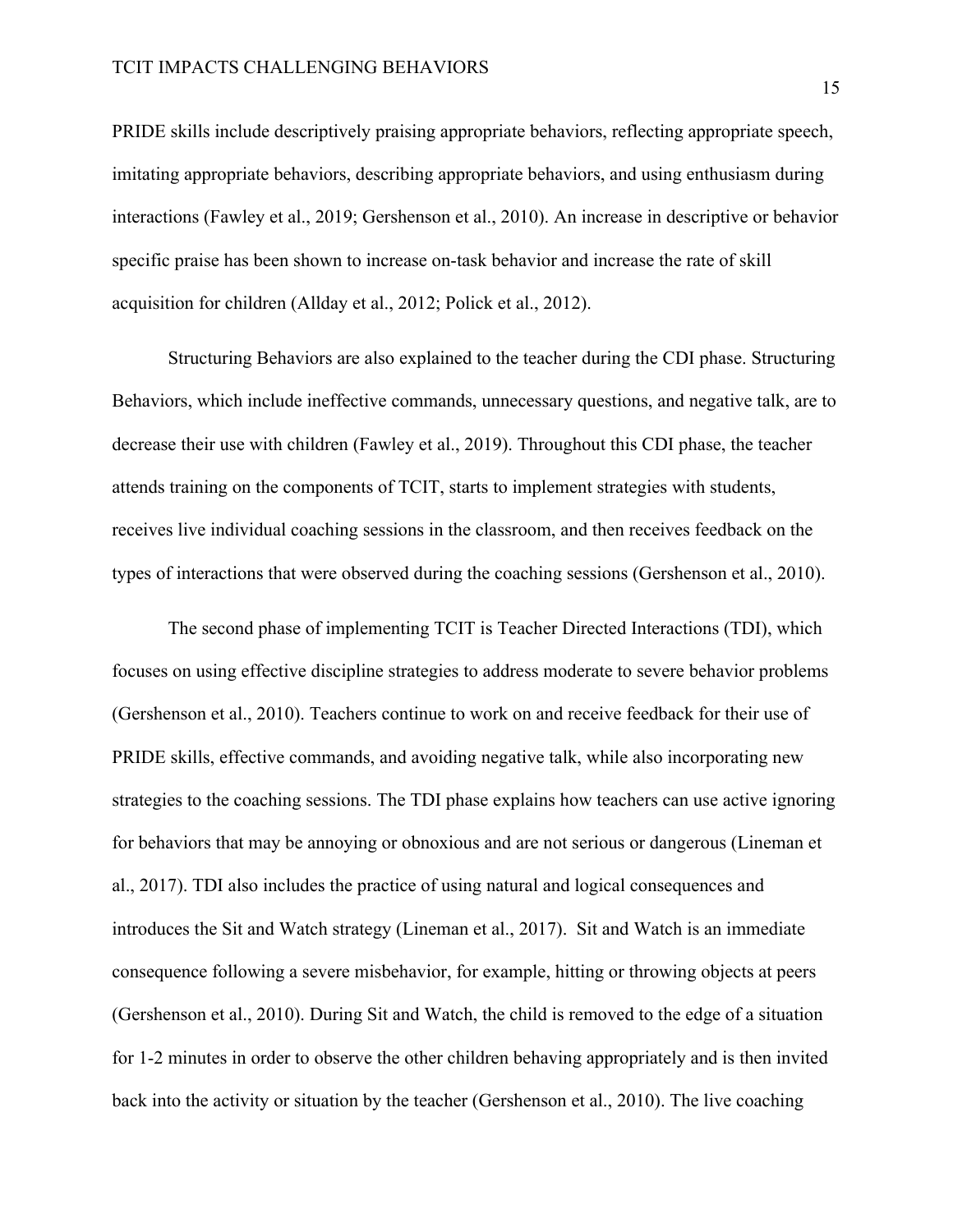sessions and cycles of feedback which were part of the CDI phase continue through the TDI phase as well.

#### *Effectiveness*

The following research demonstrates how the implementation of TCIT shifts teacher behaviors in the classroom. Gershenson (2010) reports an increase in teachers' use of the positive behaviors, or PRIDE skills, of TCIT, for 83% of the 12 teachers observed in the study. Both Garbacz (2014) and Kanine (2018) found similar patterns in the teachers' behavior. In Garbacz's (2014) sample of 12 teachers, the average use of PRIDE skills was shown to rise from 4 instances at the baseline to 16 instances at the end of training. With a sample of 8 teachers, Kanine (2018) observed the teachers' PRIDE skills increase by an average of 3-19.5 times from baseline through follow-up. Fawley (2019) describes that an increase of PRIDE skills was maintained through the following year after the teachers participated in TCIT, for a slightly smaller sample of 5 teachers.

TCIT not only focuses on improving positive behaviors in teachers, but TCIT also aims to decrease negative teacher behaviors used in the classroom. Fawley (2019) reports overall reductions in the use of Structuring Behaviors, specifically looking at ineffective commands and unnecessary questions. Kanine's (2018) results are in agreement with Fawley's, showing a decrease in occurrences of Structuring Behaviors, including ineffective commands, unnecessary questions, and negative talk, by 22-81% from baseline to the mid-point.

Research shows how the teacher's use of TCIT strategies impacts the behavior of the children in the class. Fawley's (2019) sample of 22 children and Garbacz's (2014) sample of 51 children each report decreases in children's behavior concerns over the course of the TCIT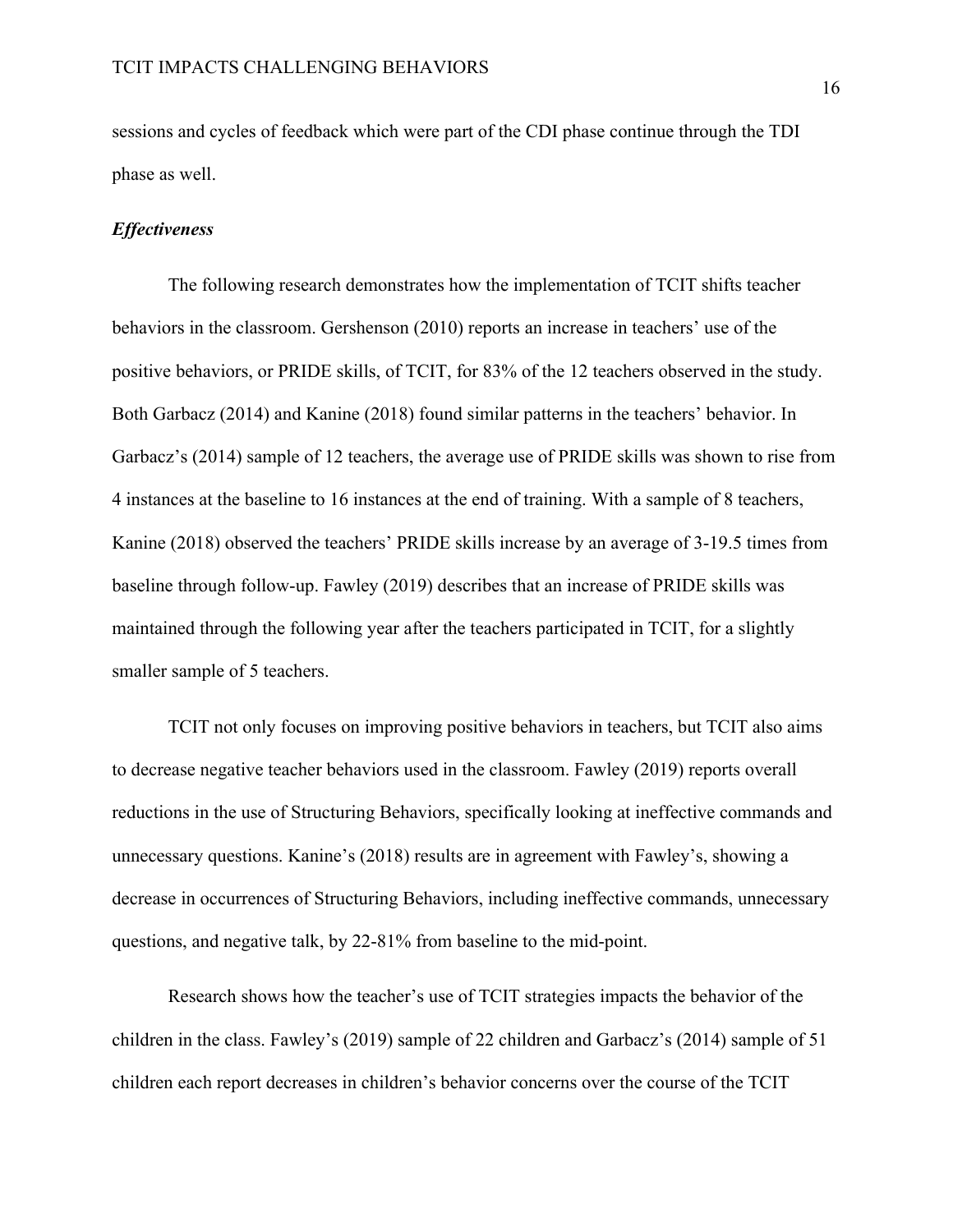program. Kanine's (2018) study of 39 children observed no significant change to overall behavior problems by the end of the implementation phases. However, those results have been associated with the fact that 32% of the children exited the classroom before the phases were complete (Kanine et al., 2018). Fawley (2019) found that children had an increase in social skills, and that those gains were maintained three months after the training was completed. Garbacz (2014) states the connection between increased levels of teacher change and lower levels of behavior concerns.

The research findings of increased use of positive behaviors and decreased use of negative behaviors suggest that the implementation of the TCIT program is effective at changing teacher behavior. The findings indicate that increased use of the PRIDE skills, specifically praising appropriate behaviors, reflecting appropriate speech, and describing appropriate behaviors, has long-term effects on teacher behavior in the classroom. Students' problem behaviors were reduced after TCIT, while social skills were increased, suggesting that TCIT is also effective at changing student behavior.

The research reviewed shows the consequences that challenging behaviors and strained teacher-child relationships have on children and teachers in early childhood education. Research supports the use of TCIT to reduce challenging behaviors and improve teacher-child relationships. However, results of the previous research do not address what types of challenging behaviors TCIT was most effective at reducing. This current study will look to identify which type of challenging behavior has the greatest decrease in frequency after receiving TCIT.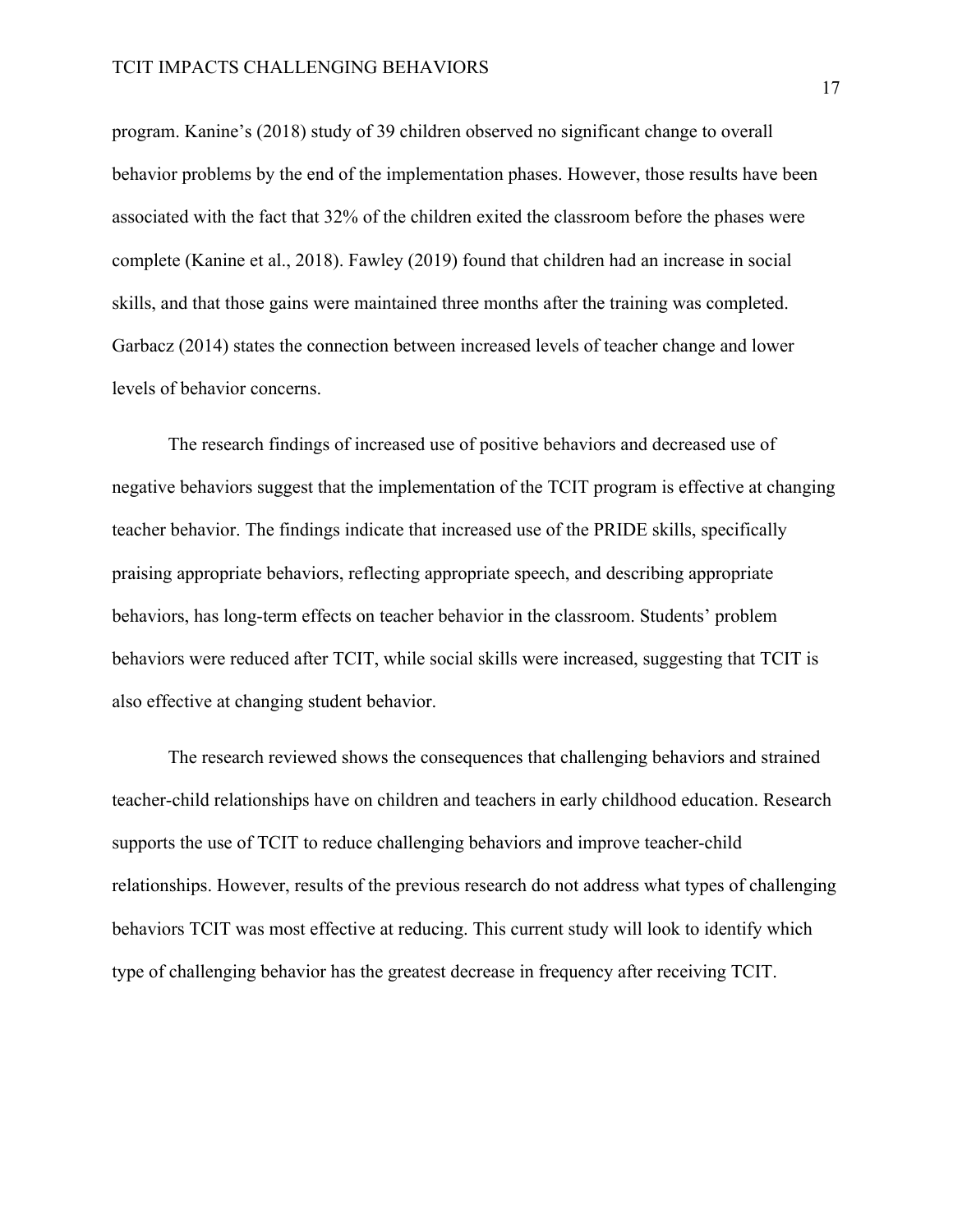#### **Methods**

#### **Aims and Hypotheses**

The current action research project aimed to expand the understanding of TCIT's impact on preschool students who exhibit challenging behaviors by answering two research questions. First, does the implementation of TCIT decrease certain types of challenging or disruptive behavior more than other types? It was hypothesized that all types of challenging behavior would be decreased after the students received the TCIT intervention. Second, which type of challenging behavior (delay/avoidance, aggressive, disruptive to teacher, disruptive to peer) will have the greatest decrease in frequency after receiving TCIT? The disruptive to teacher type of challenging behavior was hypothesized to decrease the most after receiving the TCIT intervention. This result was expected because TCIT focuses on improving teacher-child interactions, which has been shown to improve the teacher-child relationship (Gagnon et al., 2019; Lippard et al., 2018).

#### **Participants**

This action research project was conducted in an inclusive preschool classroom in a Northwest Iowa public school district. The classroom includes children ranging in age from 3-5 years old and serves children with an Individualized Education Program (IEP) and children without an IEP. The preschool classrooms had half-day programming, 5 days a week, as part of the school district's hybrid learning model as a response to the coronavirus pandemic. The morning session included 10 students, while the afternoon session included 8 students. Both sessions were taught by the same certified teacher, who serves as both the general education and the special education teacher, and the same teacher's aide. The preschool programs in this school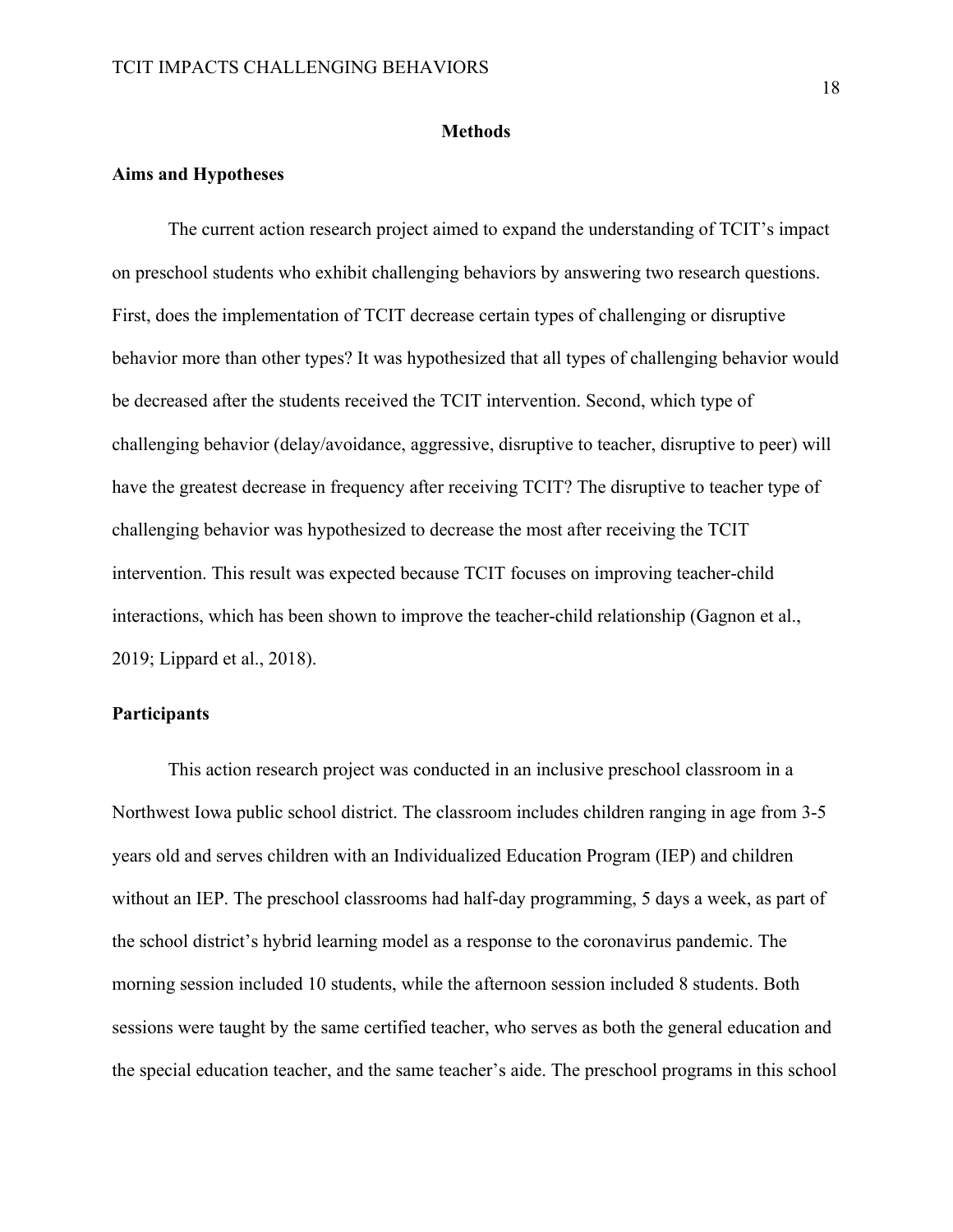district are accredited by the National Association for the Education of Young Children (NAEYC) and follow the Iowa Early Learning Standards.

Target students were identified by the researcher, who is also the classroom teacher, as the children exhibiting elevated levels of challenging behaviors compared to their same age peers. Three different students were included in the current study and were assigned a numerical digit as an identifier during observations, data collection, and data analysis to maintain confidentiality. Student 1, a 5-year-old male, attended the morning session and was in his first year of experience in a school setting. Student 2, a 5-year-old female, attended the afternoon session and was also in her first year of experience in a school setting. Student 3, a 4-year-old male, attended the morning sessions and was in his second year of experience in a school setting. Student 3 had an IEP that included behavior and mathematics goals, student 1 and student 2 did not have an IEP.

#### **Data Collection**

Students' challenging behavior, the dependent variable of this action research, was assessed using a frequency count for each type of challenging behavior. Table 1 describes the four different types of challenging behavior that were assessed. See Appendix A for the data collection sheet used during student observations. The descriptions of child behaviors were identified from the teacher rating form Sutter-Eyberg Student Behavior Inventory-Revised (SESBI-R) (Eyberg & Pincus, 1999). The SESBI-R has been shown to have high internal consistency and significant test-retest reliability, with discriminant, incremental, and criterion validity (Querido & Eyberg, 2003). There is no information on the reliability or validity of the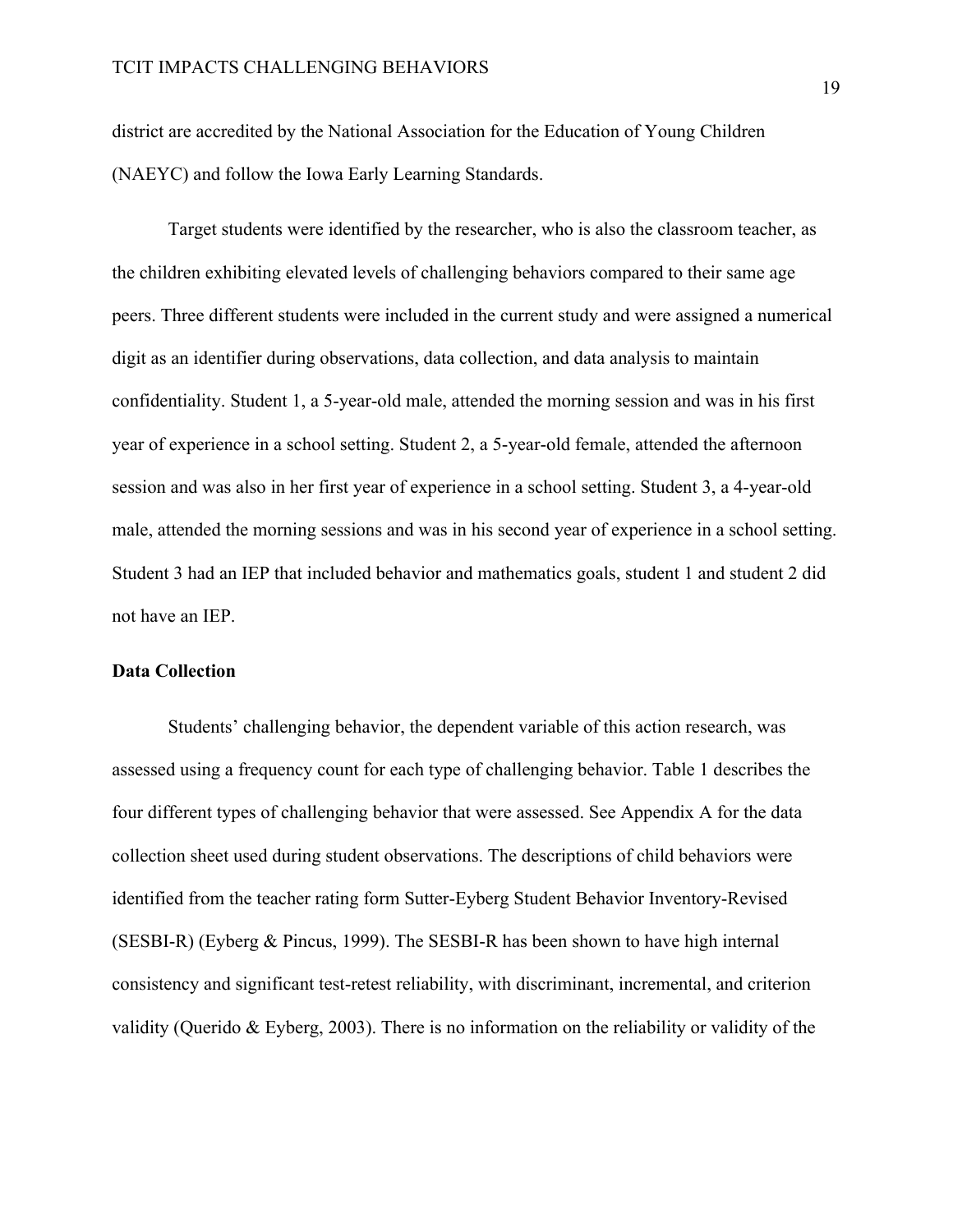frequency count data collection sheet, as it was developed by the researcher to be used specifically for this action research project.

The teacher's use of the TCIT strategies, the independent variable of this action research, was assessed using the TCIT Coding Sheet, which had been adapted from the Dyadic Parent-Child Interaction Coding System (DPICS) (Eyberg et al., 2009). See Appendix B for the TCIT Coding Sheet used during teacher observations and teacher coaching sessions. The TCIT coach observed the teacher in the classroom, focusing on PRIDE skills and Structuring Behaviors, which is shown in Table 2. The DPICS has been shown to have acceptable reliability, with convergent validity (Bessmer, 1998). The reliability and validity of the TCIT Coding Sheet used for this action research project is unknown.

#### **Table 1.**

| Delay/Avoidance        | Aggression            | Disruptive to Teacher | Disruptive to Peer    |
|------------------------|-----------------------|-----------------------|-----------------------|
| -Dawdles in obeying    | -Physically fights or | -Demands teacher      | -Teases or provokes   |
| rules or instructions  | harms another student | attention             | another student       |
| -Refuses to obey       | -Physically fights or | -Interrupts teacher   | -Acts bossy to other  |
| instructions           | harms a teacher       | -Sasses teacher       | student $(s)$         |
| -Easily distracted     | -Damages property     | -Argues with teacher  | -Blames others for    |
| -Fails to finish tasks |                       | about rules or        | own behavior          |
|                        |                       | instructions          | -Verbally fights with |
|                        |                       | -Difficulty accepting | another student       |
|                        |                       | criticism or          | -Interrupts another   |
|                        |                       | correction            | student               |
|                        |                       | -Acts defiant when    | -Bothers others on    |
|                        |                       | told to do something  | purpose               |
|                        |                       | -Talks excessively    |                       |

*Descriptions of children's behavior categorized into four types of challenging behavior.*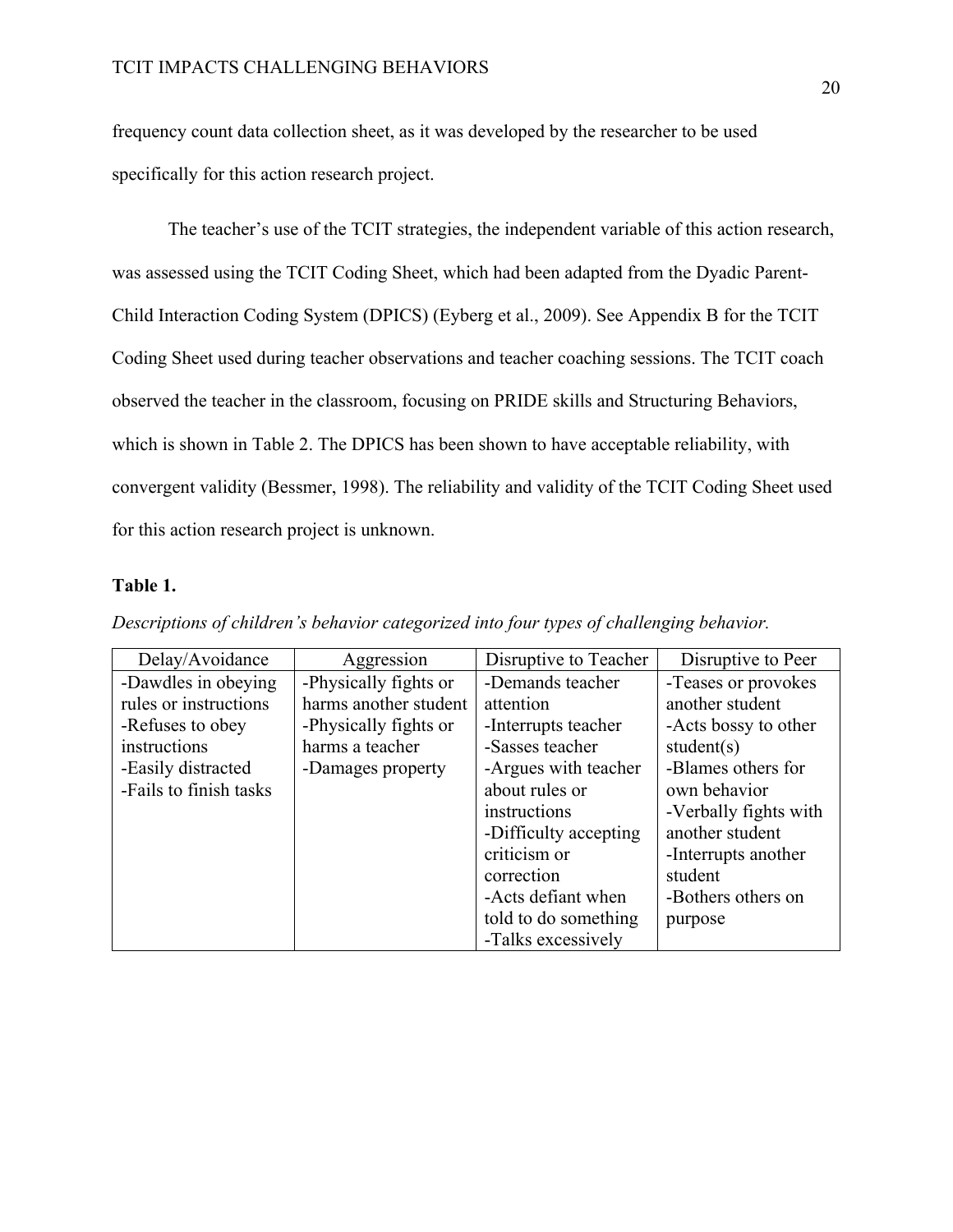#### TCIT IMPACTS CHALLENGING BEHAVIORS

#### **Table 2.**

| <b>PRIDE Skills</b>      | <b>Structuring Behaviors</b> |
|--------------------------|------------------------------|
| -Behavioral Descriptions | -Ineffective Commands        |
| -Reflections             | -Effective Commands          |
| -Labeled Praise          | -Unnecessary Questions       |
| -Unlabeled Praise        | -Negative Talk               |
|                          |                              |

*Descriptions of teacher interactions during the CDI phase of TCIT.* 

#### **Procedures**

The quantitative data for the current action research project was collected during the CDI phase of the teacher's TCIT coaching cycle. Baseline observations for student behavior and for the teacher's use of TCIT strategies were conducted the second week of February. The teacher researcher tallied the student's behavior over the course of a three-hour school day for each student. The TCIT coach tallied the teacher's interactions during a 5-minute coding segment of the 30-minute coaching session.

After the baseline data was collected, the teacher implemented the TCIT strategies of PRIDE skills and structuring behaviors for 4 consecutive weeks. The teacher engaged in weekly live coaching sessions from the TCIT coach and received feedback on the interaction skills both during and after the sessions. Follow-up observations, which were the same length as the baseline observations, were conducted the second week of March for the student behaviors and the teacher's use of TCIT strategies. IRB exemption was obtained prior to the collection of data and prior to the implementation of the TCIT intervention period.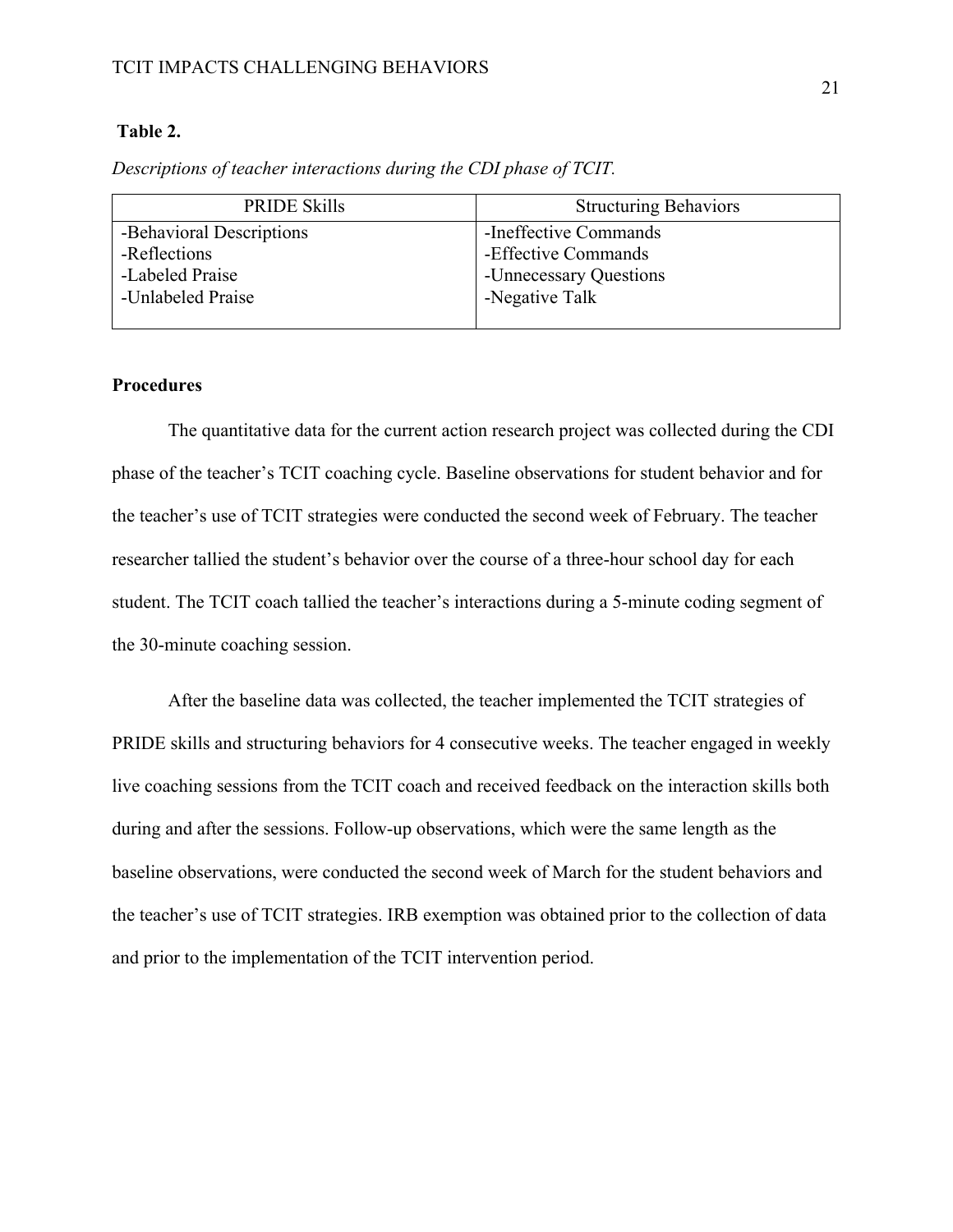#### **Analytic Plan**

The plan for data analysis will compare the frequency of the teacher's TCIT skills from the baseline observation to the follow-up observation. The percent of change between the two data points was calculated for each PRIDE skill and for each structuring behavior. Percentage change was calculated by:

$$
\frac{(FollowUp - Baseline)}{Baseline} \times 100
$$

The data analysis was then compared to the frequency of student behaviors from the baseline observation to the follow-up observation. The percent of change between the two data points was calculated for each target student. The percentage change between the two data points was calculated for each of the four different types of challenging behavior. Finally, the change of the teacher's TCIT skills was examined alongside the change of student behavior in order to identify any patterns or trends.

#### **Findings**

#### **TCIT Strategies**

As both research questions rely on the implementation of TCIT, the teacher's use of the TCIT skills is a major factor to this research project. Figure 1 and Figure 2 shows the frequency of the teacher's use of PRDIE skills and Structuring Behaviors from the baseline observation to the follow-up observation. It must be noted that some of the strategies are to increase over the course of the TCIT intervention, while other strategies should decrease. Strategies to increase are Behavioral Descriptions, Reflections, Labeled Praise, and Effective Commands, while the strategies to decrease are Unlabeled Praise, Ineffective Commands, Unnecessary Questions, and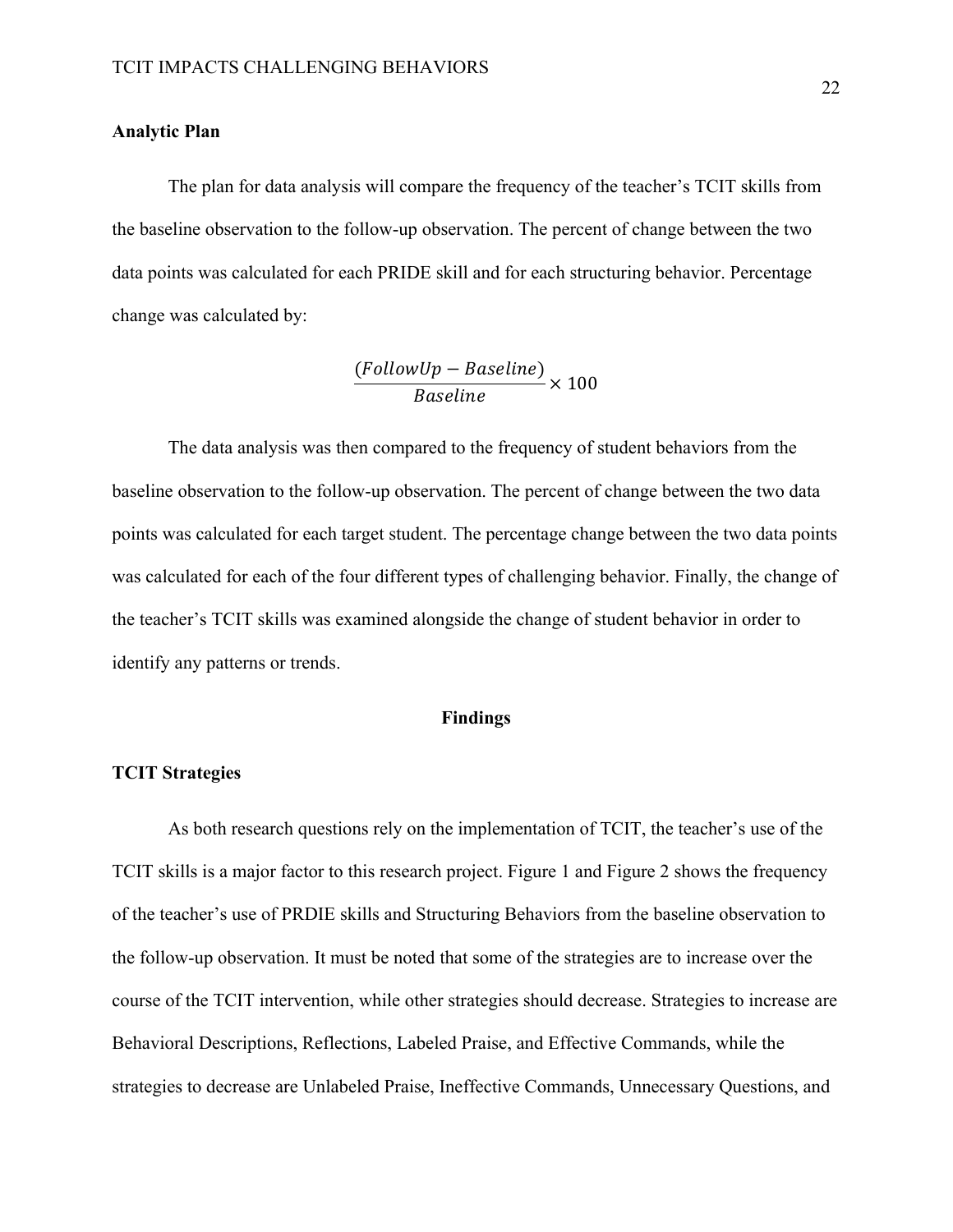Negative Talk (Fawley et al., 2019; Gershenson et al., 2010). The data shows all areas had a change in teacher behavior, except for Negative Talk, which remained at 0 over the course of the CDI intervention.

### **Figure 1.**

*Teacher's frequency of PRIDE skills in the classroom.*



### **Figure 2.**

*Teacher's frequency of structuring behaviors in the classroom.*

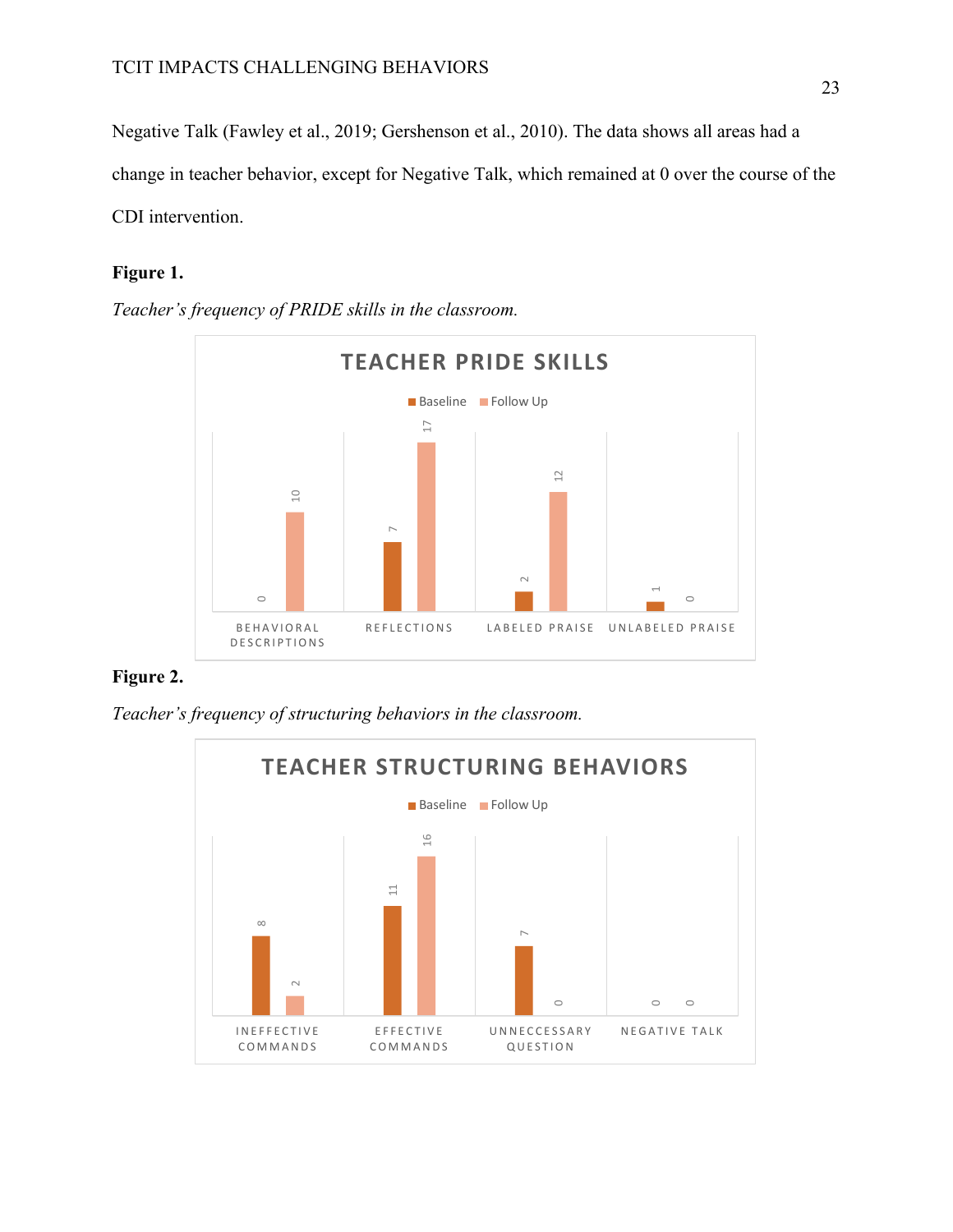Table 3 shows the percentage change for each PRIDE skill and Structuring Behavior. The teacher did raise the frequency for the four TCIT strategies that should increase after intervention. The strategy with the greatest percentage change from baseline to follow-up was Labeled Praise, with an increase of 500%. The strategy that showed the least percentage change was Effective Commands, with an increase of 45%. For one strategy, Behavioral Descriptions, the percentage change was not able to be calculated with the formula, as the divisor was zero. Behavioral Descriptions did have an increase from 0 at baseline to 10 at follow-up. The other strategy, Reflections, had a percentage change increase of 143%.

The teacher did reduce the frequency for the four TCIT strategies that were to decrease after intervention. Both Unlabeled Praise and Unnecessary Questions had a percentage change decrease of 100%. The strategy of Ineffective Commands had a percentage change decrease of 75%. As noted above, the strategy of Negative Talk did not have a percentage change, as it remained at 0 from baseline to follow-up.

#### **Table 3.**

|                      | Descriptions<br>0 <sup>12</sup><br>Beha | Reflections | Praise<br>Labeled | Unlabeled<br>Praise | ands<br>Ineffective<br>mm<br>$\bar{c}$ | Commands<br>Effective | Unnecessary<br>Question | Negativ<br>Talk |
|----------------------|-----------------------------------------|-------------|-------------------|---------------------|----------------------------------------|-----------------------|-------------------------|-----------------|
| Percentage<br>Change | increase<br>from<br>zero                | 143%        | 500%              | $-100%$             | $-75%$                                 | 45%                   | $-100%$                 | no<br>change    |

*Teacher's TCIT skills percentage change from baseline to follow-up.*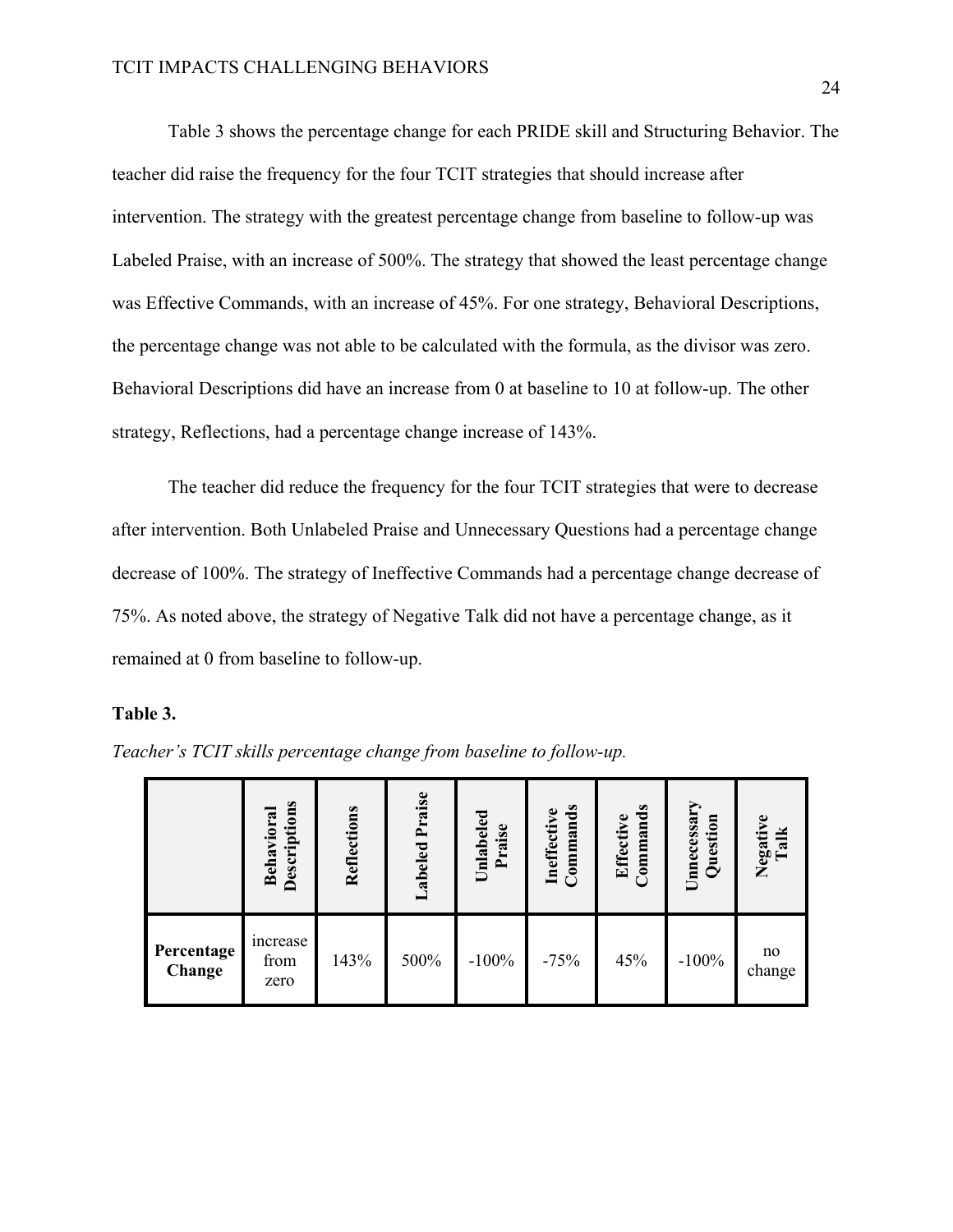#### **Challenging Behaviors**

For each target student, Figure 3, Figure, 4, and Figure 5 show the frequency of student behaviors for the four types of challenging behavior. There was no observable data collected for the behavior type of aggression, as none of the target students showed any aggressive behaviors at baseline or at follow-up. Student 1 had a decrease in behavior frequency for delay/avoidance, disruptive to teacher, and disruptive to peer. Student 2 had a decrease in behavior frequency for delay/avoidance, an increase in behavior frequency for disruptive to teacher, and no change in behavior frequency for disruptive to peer. Student 3 had a decrease in behavior frequency for delay/avoidance and disruptive to teacher, with an increase in behavior frequency for disruptive to peer.

#### **Figure 3.**



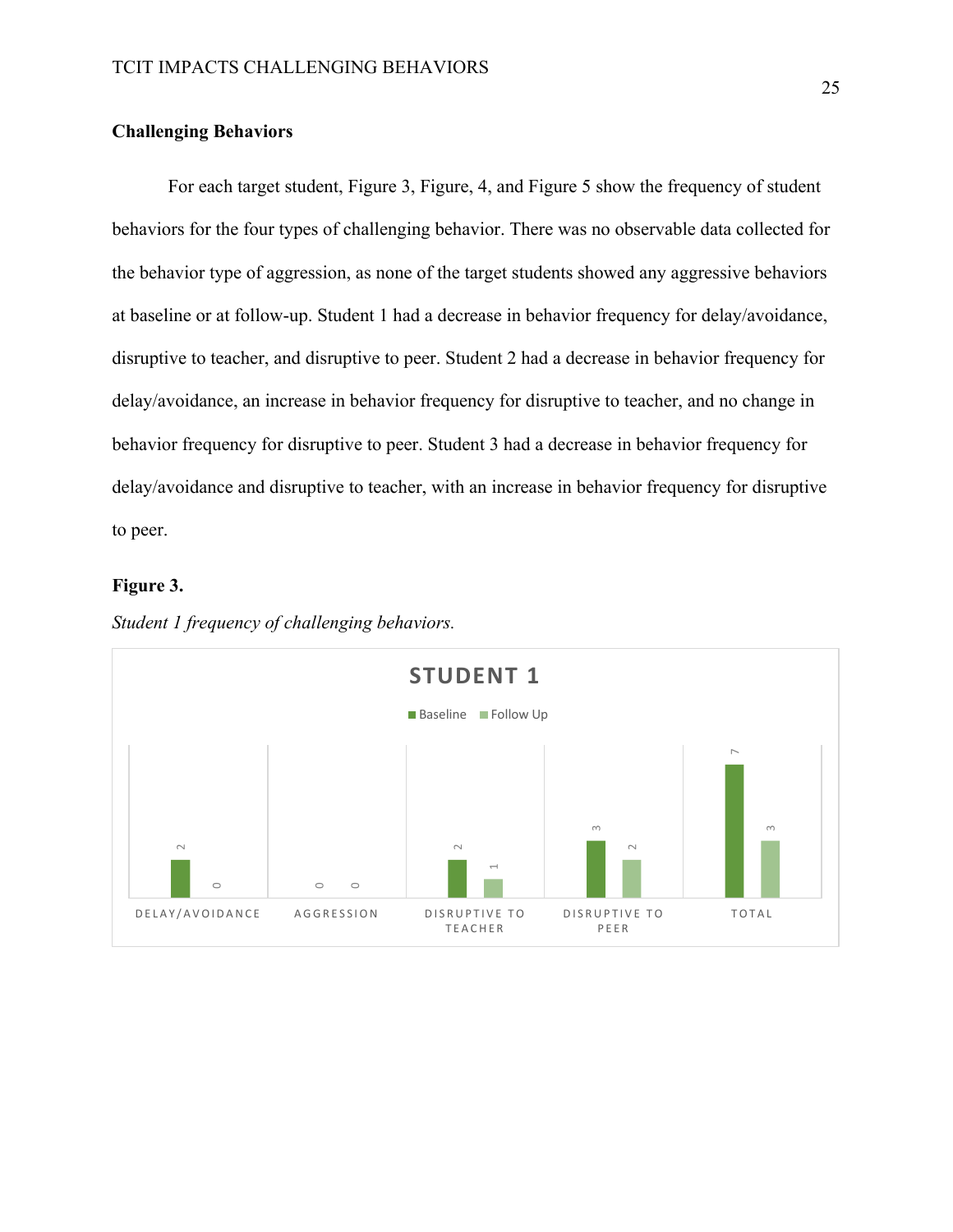### **Figure 4.**



*Student 2 frequency of challenging behaviors.*

### **Figure 5.**

*Student 3 frequency of challenging behaviors.* 



Table 4 shows the percentage change for the four types of challenging behaviors for each of the target students. For Student 1, delay/avoidance had the greatest decrease in percentage change, with a change of 100%. Student 1 also had decreases in percentage change of 50% for disruptive to teacher behaviors and of 33% for disruptive to peer behaviors. For Student 2, there was only one type of behavior that showed a percentage change, the delay/avoidance behaviors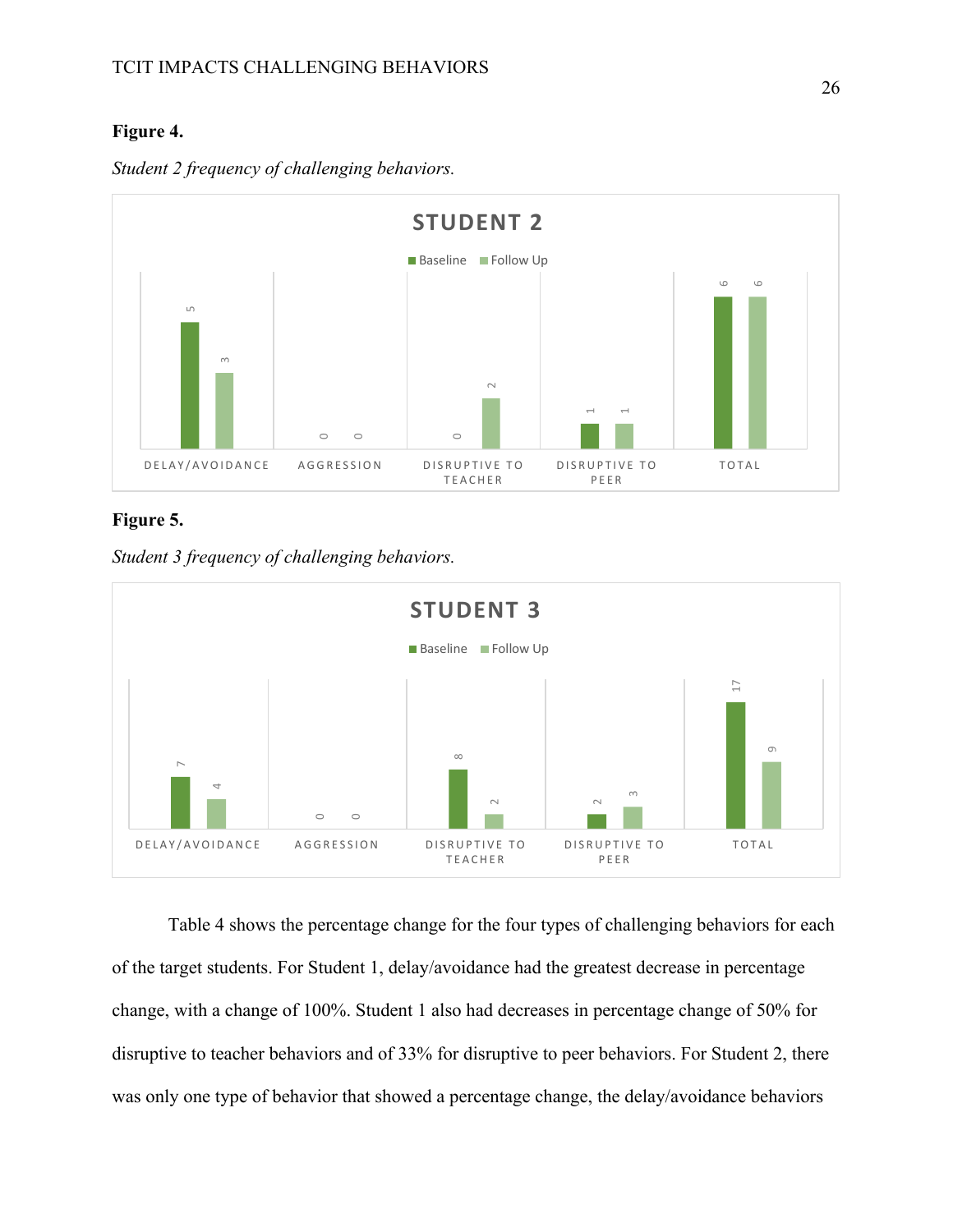had a decrease of 40%. Student 2 had no change for disruptive to peer behaviors. The percentage change for disruptive to teacher behaviors for Student 2 was not able to be calculated with the formula, as the divisor was zero. For Student 3, disruptive to teacher behaviors had the greatest decrease in percentage change, with a change of 75%. Student 3 also showed a decrease for delay/avoidance behaviors, with a percentage change of 43%. Student 3 had an increase of 50% for disruptive to peer behaviors.

#### **Table 4.**

|                                          | Delay/<br>Avoidance | <b>Aggression</b> | <b>Disruptive to</b><br><b>Teacher</b> | <b>Disruptive to</b><br>Peer |
|------------------------------------------|---------------------|-------------------|----------------------------------------|------------------------------|
| <b>Student 1</b><br>Percentage<br>Change | $-100\%$            | no change         | $-50\%$                                | $-33%$                       |
| <b>Student 2</b><br>Percentage<br>Change | $-40\%$             | no change         | increase from<br>zero                  | no change                    |
| <b>Student 3</b><br>Percentage<br>Change | $-43%$              | no change         | $-75%$                                 | 50%                          |

*Students' challenging behavior percentage change from baseline to follow-up.* 

The data from each student was then combined to establish a total for each type of challenging behavior. Figure 6 shows the total frequency for each type of challenging behavior. Table 5 describes the percentage change that occurred for the four types of challenging behavior from the baseline to follow-up. Overall, delay/avoidance and disruptive to teacher behaviors were reduced, while disruptive to peer behaviors had no change. The percentage change was the same for both delay/avoidance and disruptive to teacher, with a decrease of 50%. There was no percentage change for disruptive to peer behaviors.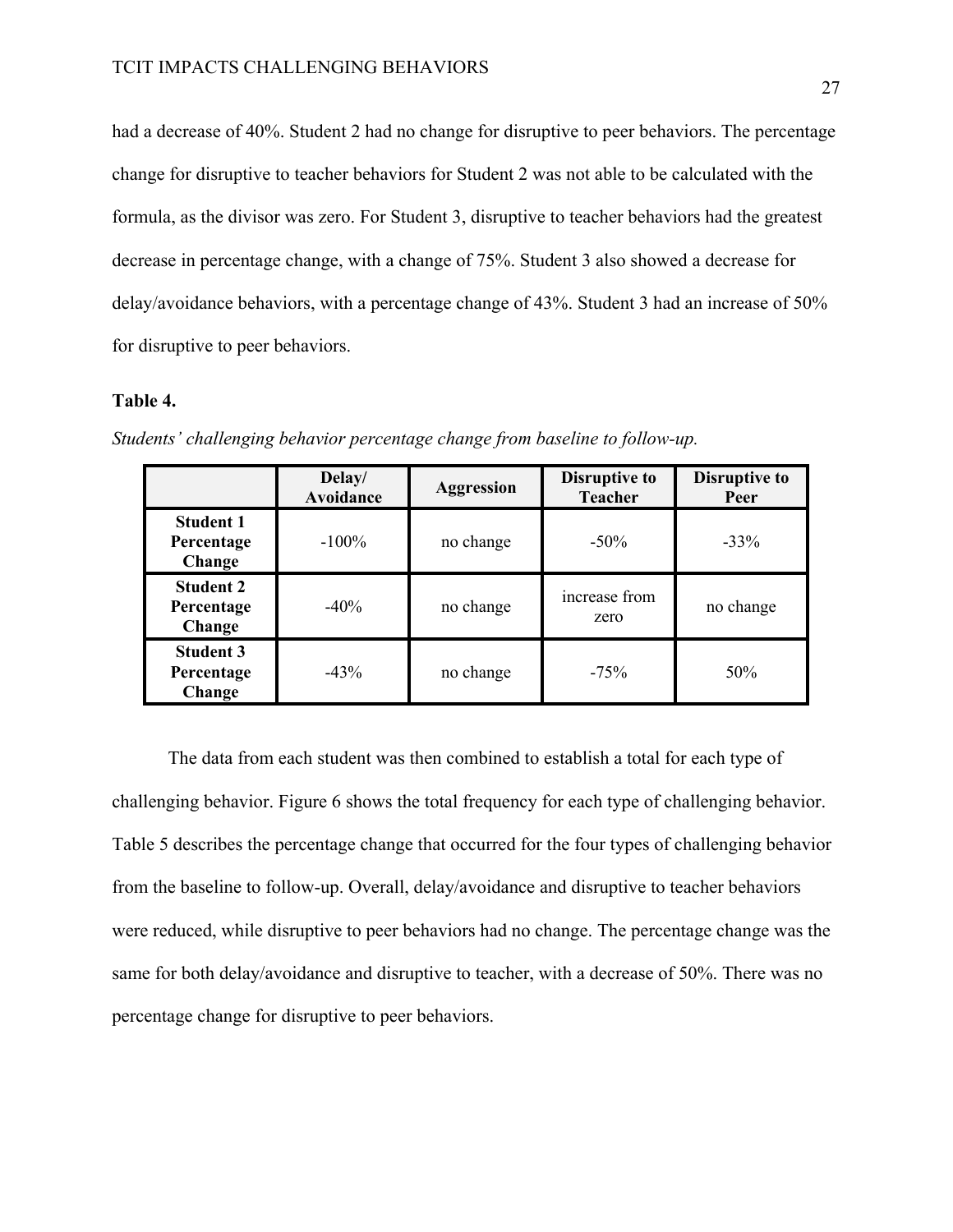### **Figure 6.**



*Total student behaviors for each type of challenging behaviors.* 

### **Table 5.**

*Total student behavior percentage change from baseline to follow-up.* 

|                      | Delay/<br>Avoidance | <b>Aggression</b> | <b>Disruptive to</b><br><b>Teacher</b> | <b>Disruptive to</b><br>Peer |
|----------------------|---------------------|-------------------|----------------------------------------|------------------------------|
| Percentage<br>Change | $-50\%$             | no change         | $-50\%$                                | no change                    |

#### **Discussion**

#### **Summary of Major Findings**

The first question that the researcher set out to answer was if the implementation of TCIT decreased certain types of challenging behavior more than other types. It was hypothesized that all four types of challenging behavior would be decreased after receiving TCIT. The data shows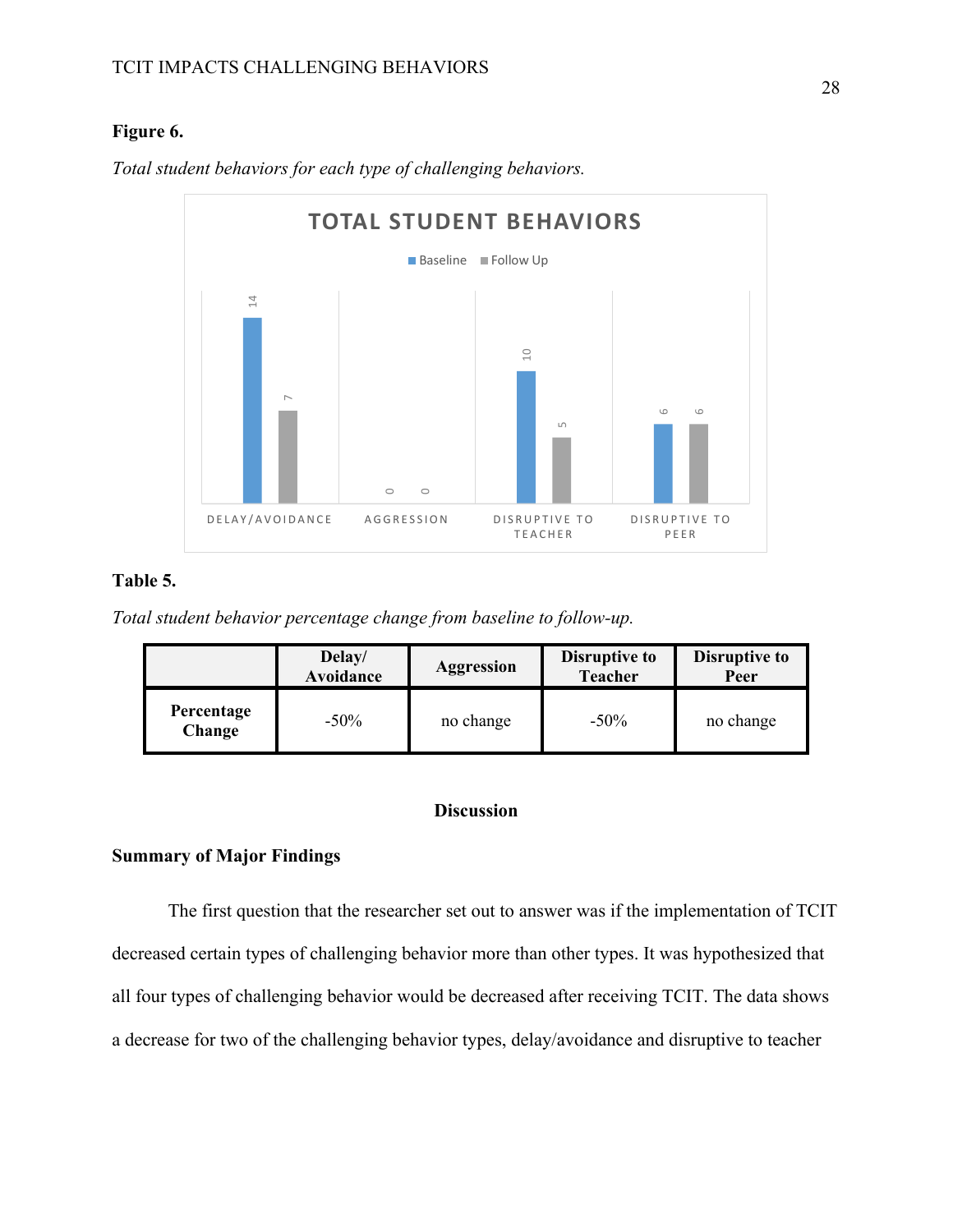after receiving TCIT intervention. The other two types of challenging behavior, aggression and disruptive to peer, showed no change after receiving TCIT intervention.

The second research question was which type of challenging behavior would have the greatest decrease in frequency after receiving the TCIT intervention. It was hypothesized that the disruptive to teacher type of challenging behavior would be decreased the most after TCIT. The disruptive to teacher type did have the lowest frequency at the follow-up observation, with 5 incidents. However, both disruptive to teacher and delay/avoidance decreased at the same rate of 50%.

#### **Limitations of the Study**

Due to time constraints, the data was only collected during the CDI phase of the TCIT intervention. There was only a small sample size of target students with one classroom teacher. Another limitation to this study was that none of the students exhibited any aggressive behaviors, so one entire type of challenging behavior is missing from the data set. Scheduling challenges were another limiting factor of the study, so only two data points were used for analysis. The students were all observed on the same day for baseline and follow-up, but relationships and challenging behavior cycles are deeply personal, and each student has a different daily experience in the classroom that might contribute to the behaviors they exhibit (Lippard et al., 2018; Williford & Vitiello, 2020). It is noted that the researcher was the active classroom teacher at the time of observations, and therefore may have inadvertently missed occurrences of challenging behaviors from the target students.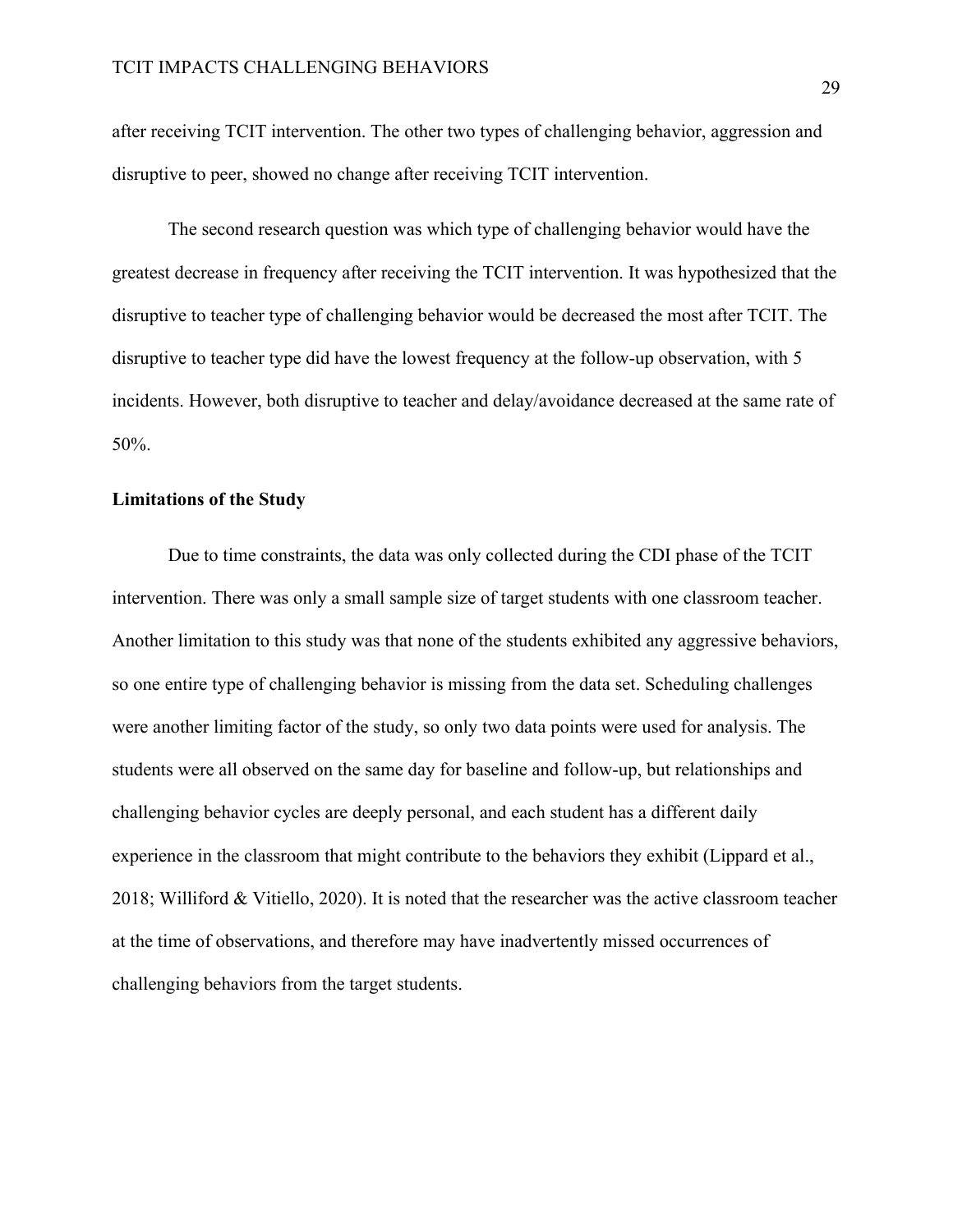#### **Further Study**

In future studies, researchers should consider including both the CDI and TDI phases of TCIT. Observing both phases would allow for more data points for the types of challenging behaviors exhibited by the children. A larger sample of students and teachers would allow for better understanding of the percentage changes for each of the four types of challenging behavior. Researchers could survey teachers or caregivers as to what types of behaviors are a concern, in order to ensure representation for each type of behavior would be present in the data. The researcher is interested in seeing how well their TCIT skills are maintained a year after the initial coaching cycles were implemented. The researcher is also eager to compare the data from this current study to data collected for students who receive TCIT intervention from the beginning of the school year.

#### **Conclusion**

The presence of challenging behaviors has been shown to negatively impact both the children and the teachers involved. This action research project examined the effectiveness of TCIT on reducing the frequency of four different types of challenging behavior. After the fourweek TCIT intervention of the CDI phase, the findings showed the delay/avoidance and disruptive to teacher behavior types had a percentage change decrease of 50%. However, the other two challenging behavior types, aggression and disruptive to peer, showed no percentage change after the CDI phase of TCIT intervention. The researcher will continue the implementation of the TCIT strategies with all students in order to strengthen positive teacherchild relationships, with the aim to prevent and reduce the frequency of challenging behaviors observed in the classroom.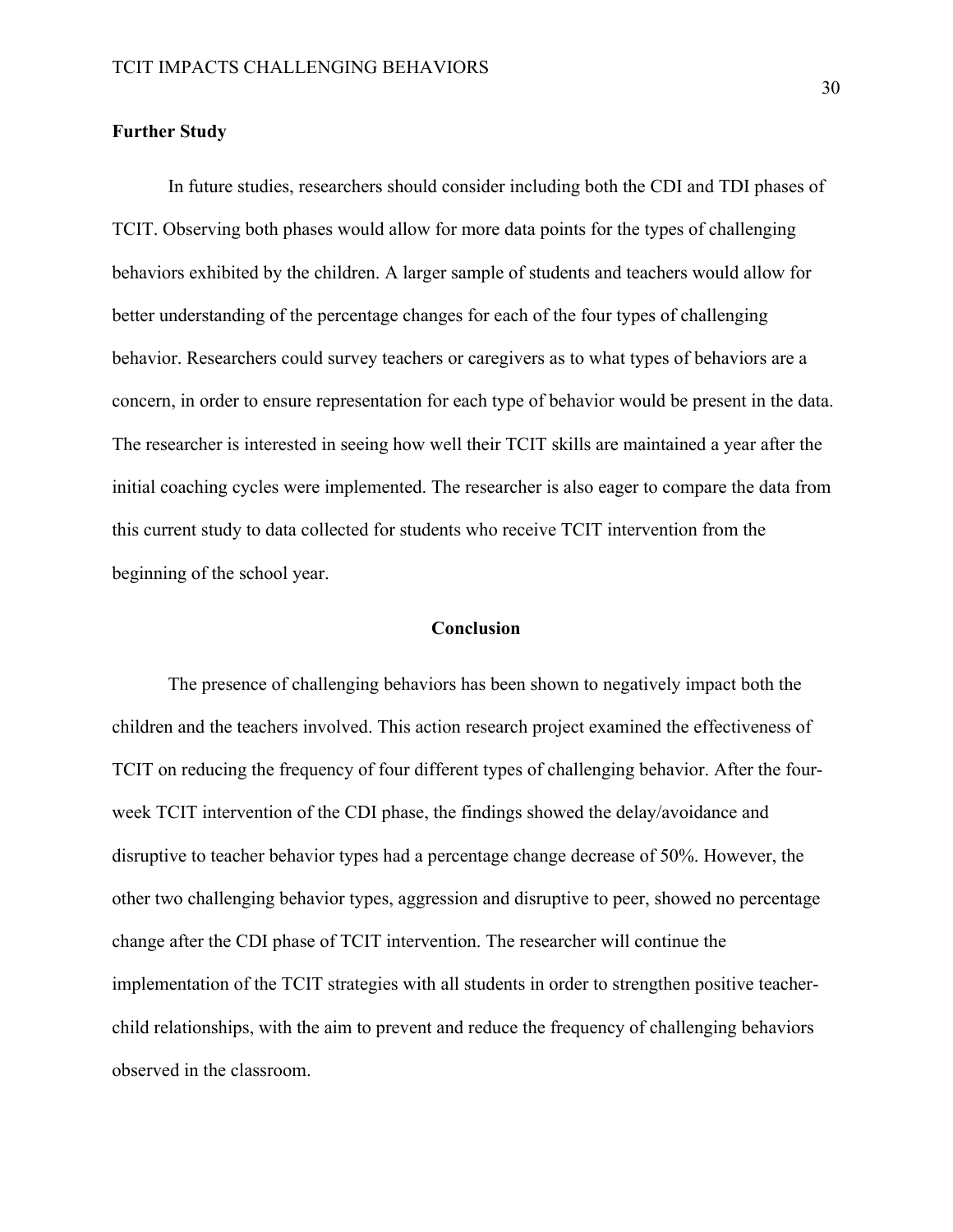#### **References**

- Allday, R.A., Hinkson-Lee, K., Hudson, T., Neilsen-Gatti, S., Kleinke, A., & Russel, C. (2012). Training general educators to increase behavior specific praise: effects on students with EBD. *Behavioral Disorders, 37*(2), 87-98.
- Bessmer, J. L. (1998). The Dyadic Parent-Child Interaction Coding System II (DPICS II): Reliability and validity. *Dissertation Abstracts International: Section B: The Sciences and Engineering, 58*, 7(B), 3961.
- Brennan, L., Shaw, D., Dishion, T., & Wilson, M. (2015). The predictive utility of early childhood disruptive behaviors for school-age social functioning. *Journal of Abnormal Child Psychology, 43*(6), 1187-1199. DOI:10.1007/s10802-014-9967-5
- Cadima, J., Verschueren, K., Leal, T., & Guedes, C. (2016). Classroom interactions, dyadic teacher-child relationships, and self-regulation in socially disadvantaged young children. *Journal of Abnormal Child Psychology, 44*(1), 7-17. DOI:10.1007/s10802-015-0060-5
- Demirkaya, P. & Bakkaloglu, H. (2015). Examining the student-teacher relationships of children both with and without special needs in preschool classrooms. *Educational Sciences: Theory & Practice, 15*(1), 159-175. DOI 10.12738/estp.2015.1.2590
- Eyberg, S., & Pincus, D. (1999). *Eyberg Child Behavior Inventory & Sutter-Eyberg Student Behavior Inventory-Revised: Professional manual*. Psychological Assessment Resources.
- Fawley, K., Stokes, T., Rainear, C., Rossi, J., & Budd, K. (2019). Universal TCIT improves teacher-child interaction and management of child behavior. *Journal of Behavioral Education, 26*(4), 635-656. https://doi.org/10.1007/s10864-019-09337-6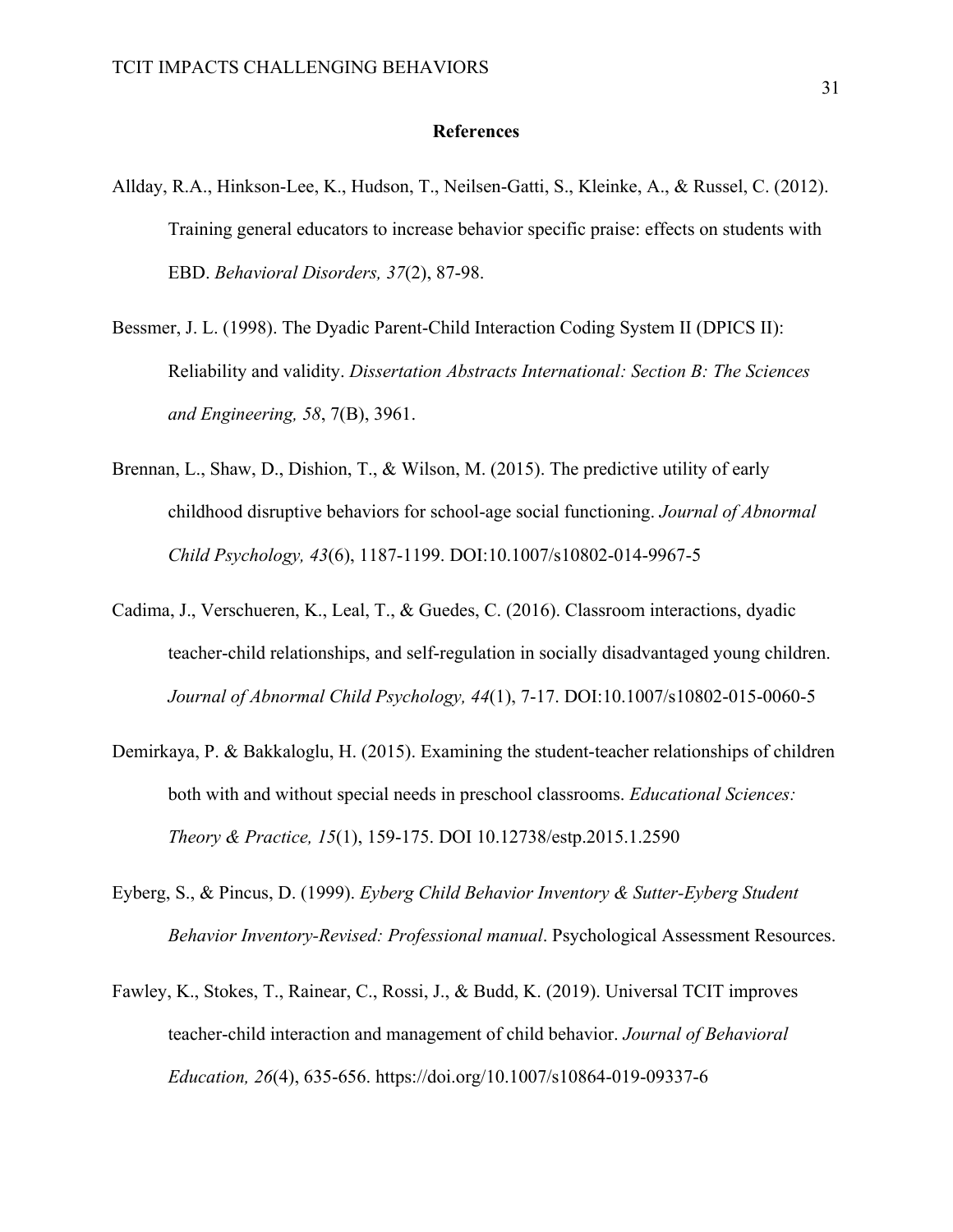- Gagnon, S., Huelsman, T., Kidder-Ashley, P., & Lewis, A. (2019). Preschool student-teacher relationships and teaching stress. *Early Childhood Education Journal, 47*(2), 217-225. DOI:10.1007/s10643-018-0920-z
- Garbacz, L., Zychinski, K., Feuer, R., Carter, J., & Budd, K., (2014). Effects of teacher-child interaction training (TCIT) on teacher ratings of behavior change. *Psychology in the Schools, 51*(8), 850-865.
- Gershenson, R., Lyon, A., & Budd, K. (2010). Promoting positive interactions in the classroom: Adapting parent-child interaction therapy as a universal prevention program. *Education and Treatment of Children, 33*(3), 261-287.
- Hatfield, B., & Williford, A. (2017). Cortisol patterns for young children displaying disruptive behavior: Links to a teacher-child, relationship-focused intervention. *Prevention Science, 18*(1), 40-49. DOI:10.1007/s11121-016-0693-9
- Kanine, R., Jackson, Y., Huffhines, L., Barnett, A., & Stone, K. (2018). A pilot study of universal teacher-child interaction training at a therapeutic preschool for young maltreated children. *Topics in Early Childhood Special Education, 38*(3), 146-161. DOI: 10.1177/0271121418790012
- Laughlin, L. (2013). Who's minding the kids? Child care arrangements: Spring 2011. https://www.census.gov/prod/2013pubs/p70-135.pdf
- Lineman, C., Brabson, L., Highlander, A., Wallace, N., & McNeil, C. (2017). Parent-child interaction therapy: Current perspectives. *Psychology Research and Behavior Management, 10*, 239-256. doi: 10.2147/PRBM.S91200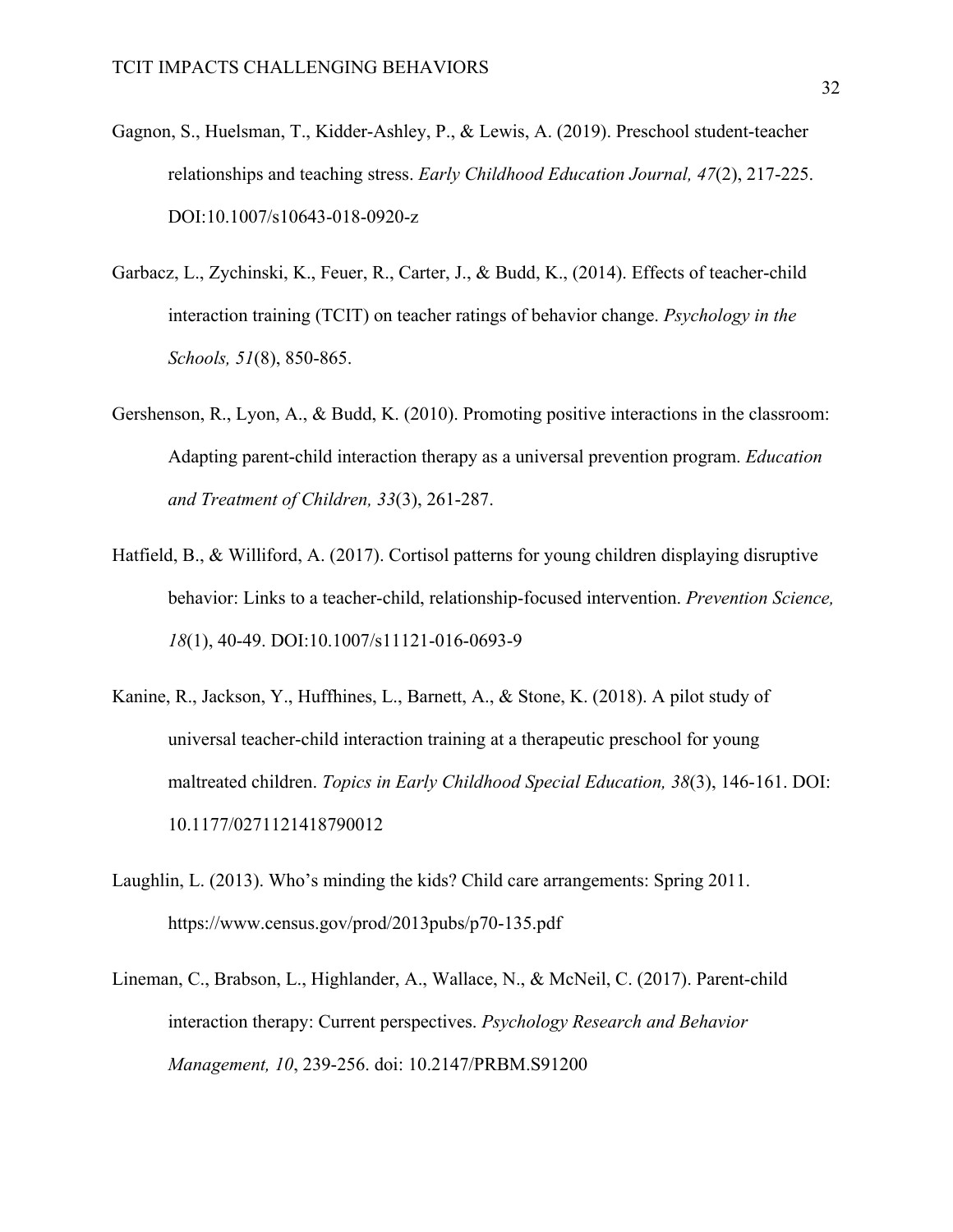- Lippard, C., La Paro, K., Rouse, H., Crosby, D. (2018). A closer look at teacher-child relationships and classroom emotional context in preschool. *Child & Youth Care Forum, 47*(1), 1-21. DOI:10.1007/s10566-017-9414-1
- McDermott, P., Rovine, M., Reyes, R., Chao, J., Scruggs, R., Buek, K., & Fantuzzo, J. (2018). Trajectories of early education learning behaviors among children at risk: A growth mixture modeling approach. *Psychology in the Schools, 55*(10), 1205-1223. DOI:10.1002/pits.22145
- Milledge, S., Cortese, S., Thompson, M., McEwan, F., Rolt, M., Meyer, B., Sonuga-Barke, E., & Eisenbarth, H. (2019). Peer relationships and prosocial behavior differences across disruptive behaviors. *European Child & Adolescent Psychiatry*, *28*, 781-793*.*
- Moen, A., Sheridan, S., Schumacher, R., & Cheng, K. (2019). Early childhood student-teacher relationships: What is the role of classroom climate for children who are disadvantaged? *Early Childhood Education Journal, 47*(3), 331-341. DOI:10.1007/s10643-019-00931-x
- Pas, E., & Bradshaw, C. (2014). What affects teacher ratings of student behaviors? The potential influence of teachers' perceptions of the school environment and experiences. *Prevention Science, 15*(6), 940-950. DOI:10.1007/s11121-013-0432-4
- Polick, A., Carr, J., & Hanney, N. (2012). A comparison of general and descriptive praise in teaching intraverbal behavior to children with autism. *Journal of Applied Behavior Analysis, 45*(3), 593-599. doi: 10.1901/jaba.2012.45-593
- Querido, J. G., & Eyberg, S. M. (2003). Psychometric properties of the Sutter-Eyberg Student Behavior Inventory-Revised with preschool children. *Behavior Therapy, 34*(1), 1-15. DOI: 10.1016/S0005-7894(03)80018-7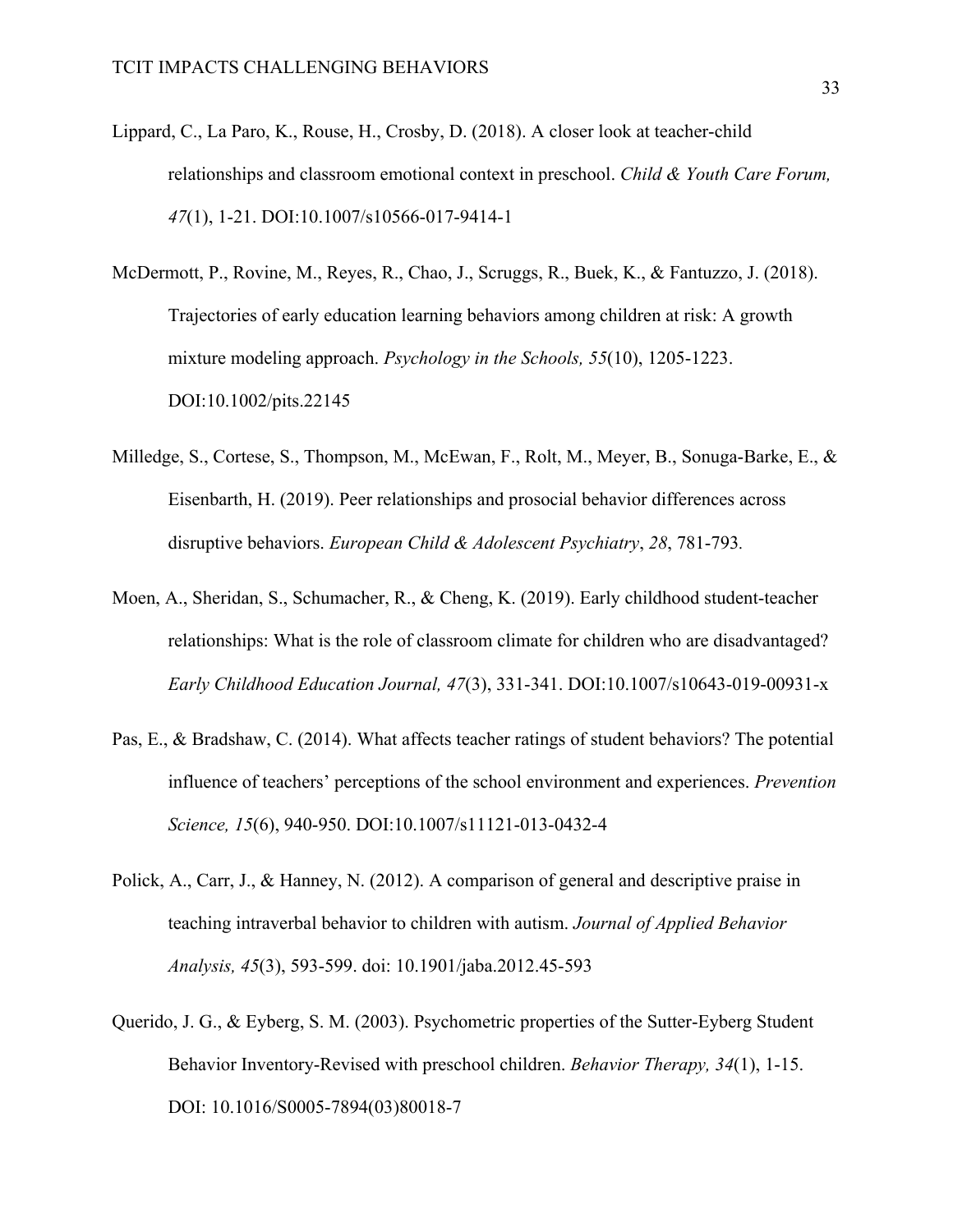- Rhoad-Drogalis, A., Justice, L., Sawyer, B., & O'Connell, A. (2018). Teacher-child relationships and classroom-learning behaviors of children with developmental language disorders. *International Journal of Language & Communication Disorders, 53*(2), 324-338. DOI: 10.1111/1460-6984.12351
- Sulik, M., Blair, C., & Greenberg, M. (2017). Child conduct problems across home and school contexts: A person-centered approach. *Journal of Psychopathology and Behavioral Assessment, 39*(1), 46-57. DOI:10.1007/s10862-016-9564-8
- Williford, A., & Vitiello, V. (2020). Who's in charge? Child behavior predicts teacher subsequent classroom management practice for preschoolers reported to display disruptive behavior. *School Psychology, 35*(5), 299-310. DOI:10.1037/spq0000402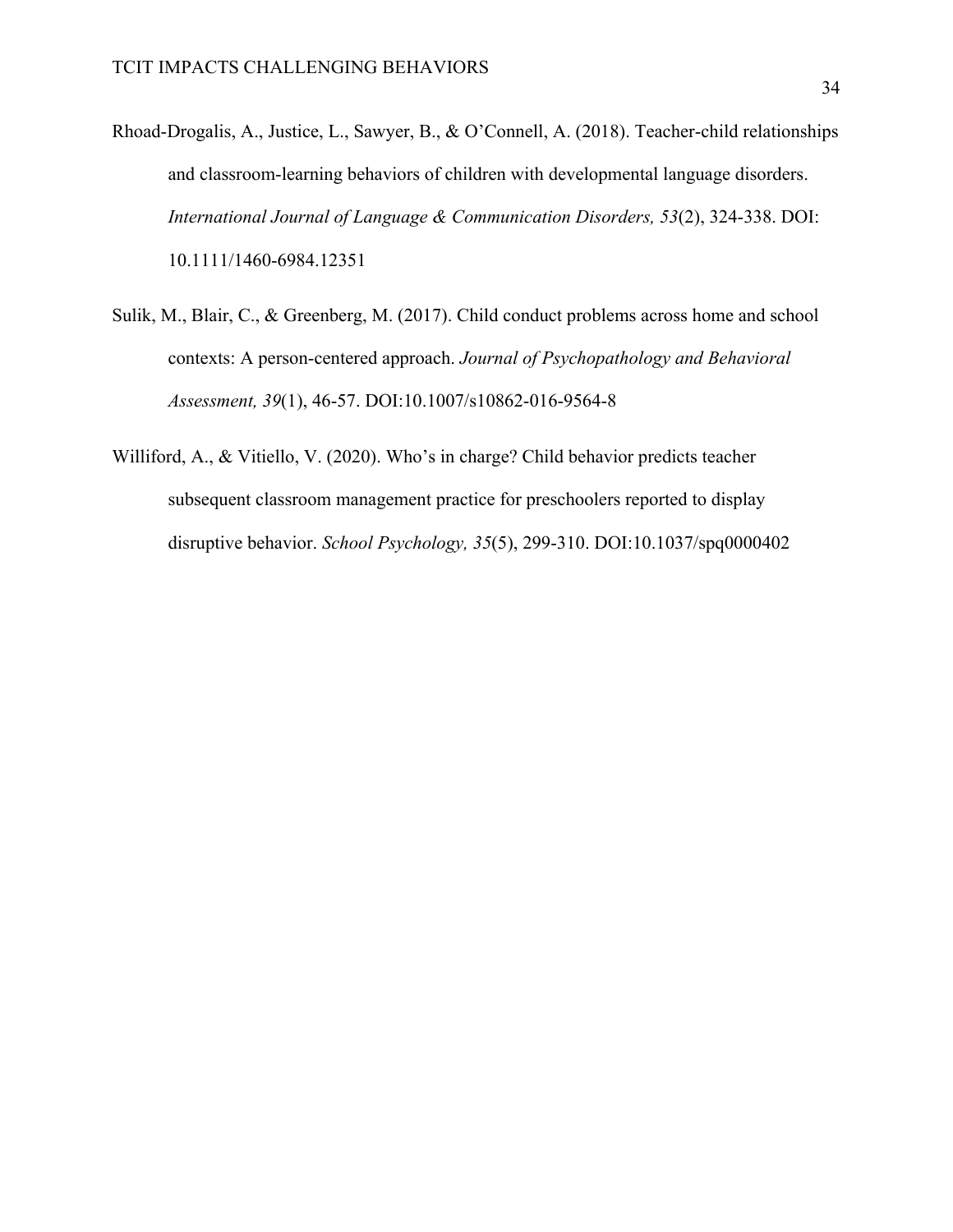## **Appendix A**

## *Data Collection Sheet for Baseline and Follow-Up Student Observations*

| TARGET CHILD #                                                                                                                                                                                                                      | DATE |                  |              |
|-------------------------------------------------------------------------------------------------------------------------------------------------------------------------------------------------------------------------------------|------|------------------|--------------|
| <b>TYPE OF BEHAVIOR</b>                                                                                                                                                                                                             |      | <b>FREQUENCY</b> | <b>TOTAL</b> |
| Delayed/Avoidance                                                                                                                                                                                                                   |      |                  |              |
| Dawdles in obeying rules or instructions,<br>refuses to obey instructions, easily distracted,<br>fails to finish tasks                                                                                                              |      |                  |              |
| Aggression                                                                                                                                                                                                                          |      |                  |              |
| Physically fights/harms another student,<br>damages property, physically fights/harms a<br>teacher                                                                                                                                  |      |                  |              |
| Disruptive to Teacher                                                                                                                                                                                                               |      |                  |              |
| Demands teacher attention, interrupts<br>teacher, sasses teacher, argues with teacher<br>about rules or instructions, difficulty accepting<br>criticism or correction, acts defiant when told<br>to do something, talks excessively |      |                  |              |
| Disruptive to Peer                                                                                                                                                                                                                  |      |                  |              |
| Teases/provokes another student, acts bossy<br>to other student, blames others for own<br>behavior, verbally fights with another student,<br>interrupts another student, bothers other on<br>purpose                                |      |                  |              |